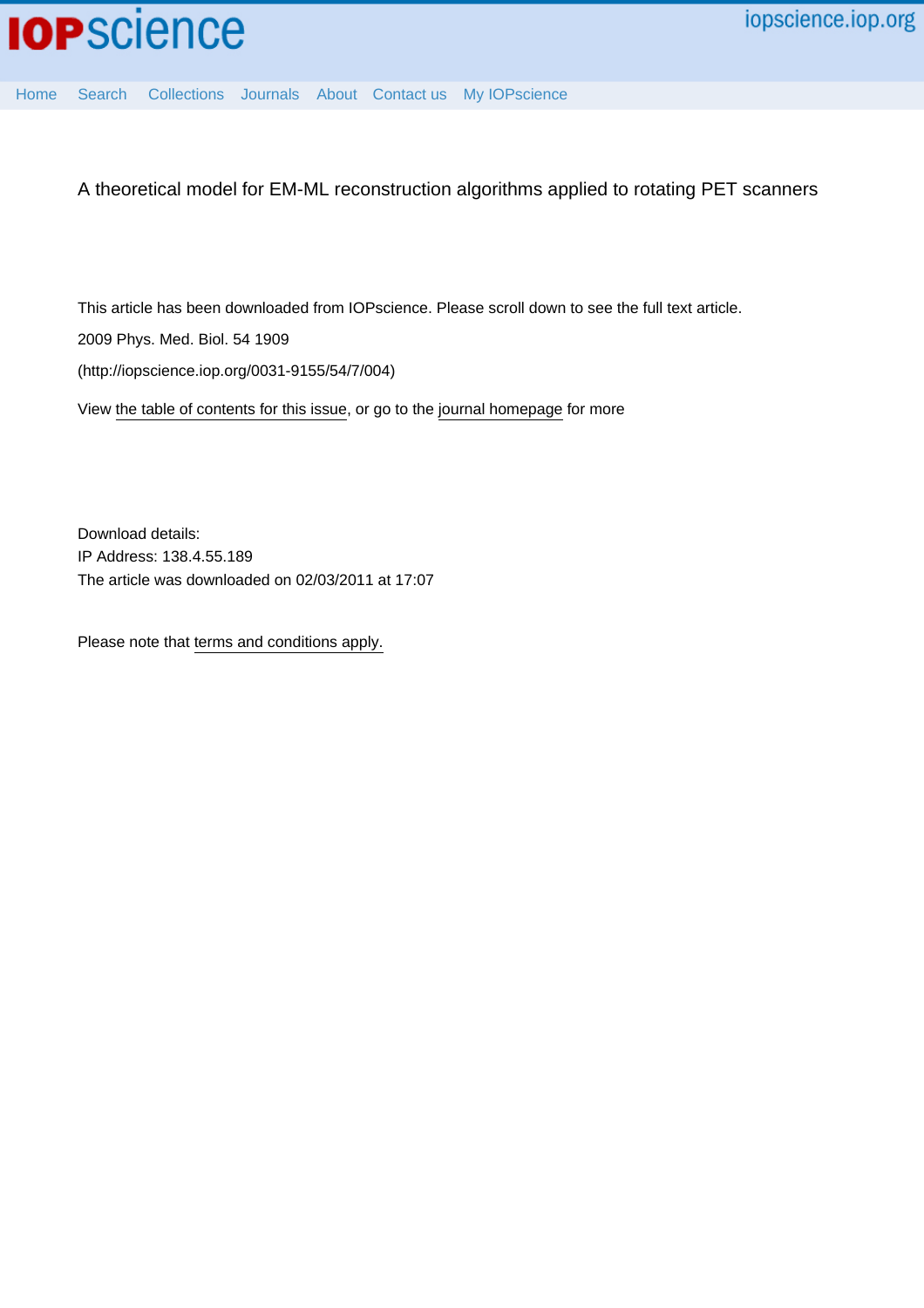Phys. Med. Biol. **54** (2009) 1909–1934 [doi:10.1088/0031-9155/54/7/004](http://dx.doi.org/10.1088/0031-9155/54/7/004)

# **A theoretical model for EM-ML reconstruction algorithms applied to rotating PET scanners**

**A Iriarte**<sup>1</sup> **, C O S Sorzano**2,3**, J M Carazo**<sup>2</sup> **, J L Rubio**4,5 **and R Marabini**<sup>1</sup>

<sup>1</sup> Escuela Politécnica Superior, Universidad Autónoma de Madrid, 28049 Madrid, Spain

<sup>2</sup> Centro Nacional de Biotecnología, Universidad Autónoma de Madrid, 28049 Madrid, Spain <sup>3</sup> Bioengineering Laboratory, Universidad San Pablo CEU, 28668 Boadilla del Monte Madrid, Spain<br> $4\overline{p}$ :

Biomedical Image Technologies Group, Dpto. Ingeniería Electrónica, ETSI Telecomunicación, Universidad Politécnica de Madrid, 28040 Madrid, Spain

<sup>5</sup> Networking Research Center on Bioengineering, Biomaterials and Nanomedicine (CIBER-BBN), Madrid, Spain

E-mail: [ana@cnb.csic.es](mailto:ana@cnb.csic.es)

Received 19 July 2008, in final form 3 February 2009 Published 5 March 2009 Online at [stacks.iop.org/PMB/54/1909](http://stacks.iop.org/PMB/54/1909)

#### **Abstract**

In this paper we show how to compute the normalizing and the system matrix terms of the EM-ML reconstruction algorithm for rotating planar detector PET scanners. The method introduced is valid for either pixelated or continuous scintillators. We base our computations in geometrical considerations, but other effects of the PET process can be easily included. In this regard, the intrinsic resolution of the detection system, the depth of interaction (DOI) of the incident gamma rays and the efficiency of the scintillators have been modeled in our development. The computation of the normalizing term and the system matrix is valid for any basis function used for the discrete approximation of the radionuclide concentration. We show that our computations are comparable to those of a Monte Carlo method at a small fraction of the computational cost.

#### **1. Introduction**

In the process of PET imaging, the step of image reconstruction (Lewitt and Matej [2003](#page-26-0)) is crucial for obtaining high-quality results, both qualitatively as well as quantitatively, for accurate diagnosis and posterior analysis and processing. Vardi *et al* [\(1985](#page-26-0)) introduced an algorithm based on expectation maximization and maximum likelihood (EM-ML) for threedimensional reconstruction from PET data. Over the past 20 years, much of the work in statistically based algorithms has focused on finding alternative implementations of the EM-ML algorithm that converge faster or offer improved resolution, contrast and*/*or signal-to-noise ratio.

0031-9155/09/071909+26\$30.00 © 2009 Institute of Physics and Engineering in Medicine Printed in the UK 1909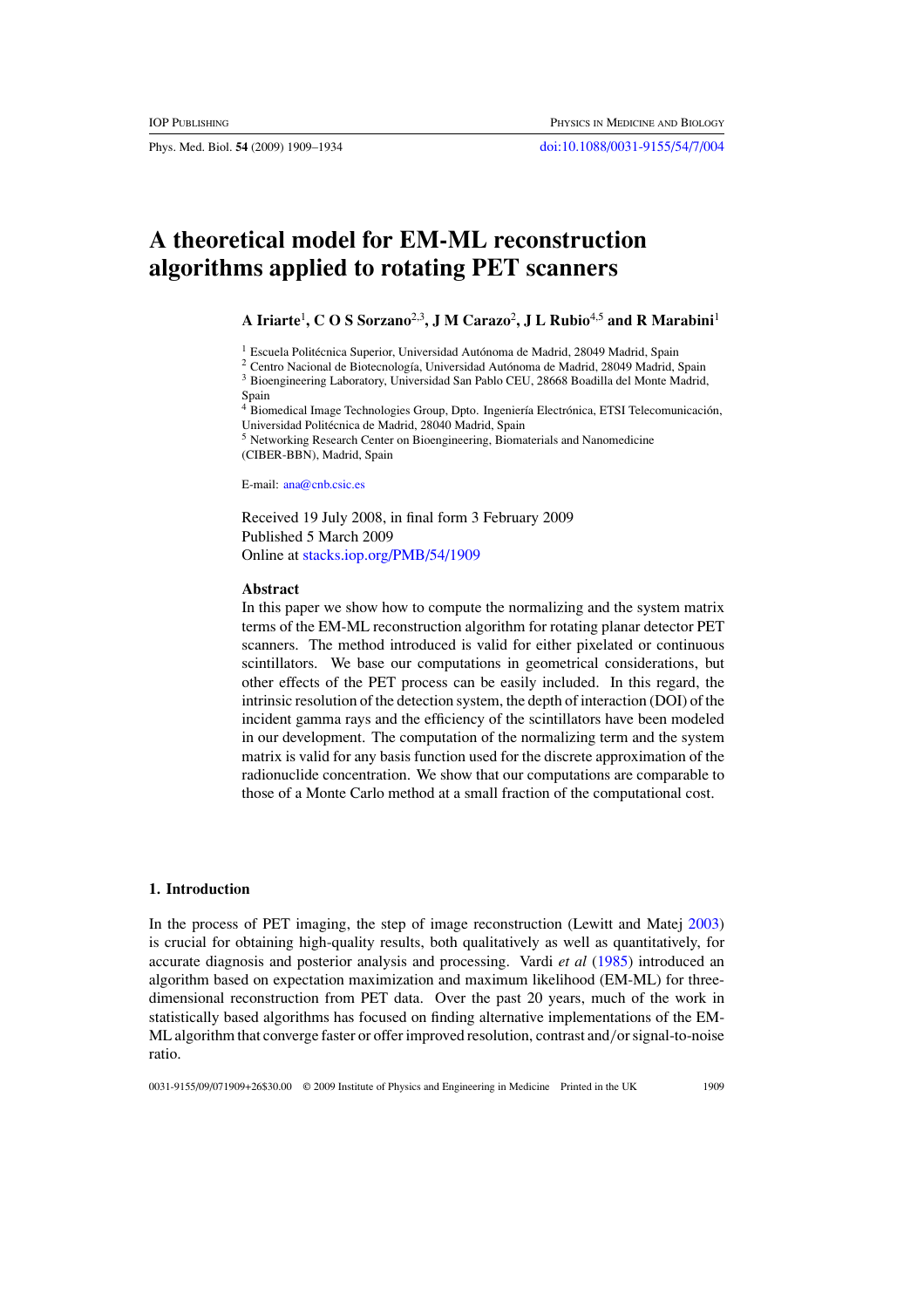Nowadays, data are manipulated in a digital form. That is, algorithms that work with continuous magnitudes should be written so that they can handle digital images that represent the physical magnitude. There are many ways to represent a continuous image using a discrete set of numbers. A popular approach considers an image as being constructed by the sum of shifted copies of a volume element (a voxel, for example), usually called a basis function. The explicit consideration of continuous distributions for the reconstructed volume is in agreement with the recent appearance of continuous detectors (Giménez *et al* [2004](#page-26-0), Staelens *et al* 2004, Tavernier *et al* [2005](#page-26-0)). The use of continuous scintillators instead of pixelated blocks allows us to improve both the spatial and energy resolution, while avoiding the problems of light collection efficiency that are related to fine pixelation of the crystals. Additionally, the cost and complexity of the detector are reduced. The use of LSO, with high scintillation efficiency as well as higher cross section for 511 keV gamma rays and faster decay time than NaI(T1), prevents the light from spreading too far in the crystal and results in excellent count-rate performance (Siegel *et al* [1995\)](#page-26-0). The main disadvantages currently associated with the use of these kinds of scintillators are non-uniformity and nonlinearity in the camera response, but their effects can be minimized during the process of camera calibration (Sanchez *et al* [2004\)](#page-26-0). The more accurate lines of response (LORs) provided by continuous scintillator cameras are naturally handled by list-mode versions of the EM-ML reconstruction algorithm (Rahmim *et al* [2005,](#page-26-0) Reader *et al* [1998,](#page-26-0) Reader *et al* [2002,](#page-26-0) Parra and Barrett [1998](#page-26-0)). List-mode reconstruction algorithms modify the EM-ML equations so that each LOR is considered individually instead of being grouped in discrete detector bins.

The key challenge of the EM-ML algorithm implementation is the calculation of the so-called system matrix and normalization terms (Ortuño et al [2004,](#page-26-0) Ortuño et al [2006](#page-26-0), Scheins *et al* [2006\)](#page-26-0), i.e., the probability that an emission from a given basis function is detected at a certain LOR and the probability that an emission from a given basis function is ever detected by the detector arrangement. For computing these probabilities, the geometry of the detectors has to be explicitly taken into account (Levkovtiz *et al* [2001](#page-26-0), Phelps and Cherry [1998](#page-26-0), Qi *et al* [1998\)](#page-26-0) as well as other effects that take place in the PET process such as the intrinsic resolution and crystal thickness of the detectors (Staelens *et al* [2004\)](#page-26-0) or the detection efficiency of the scintillators (Levkovtiz *et al* [2001](#page-26-0)).

In this paper, we introduce an analytical method to compute the system matrix and the normalization terms of the EM-ML list-mode algorithm for a rotating planar detector PET camera with either continuous or pixelated scintillators. Our method is able to compute these factors for any arbitrary basis function at a cost that is a small fraction of the computational cost of sophisticated Monte Carlo simulations. We show that the system matrix and the normalization factor computed by our method are similar to those computed by Monte Carlo simulations.

#### **2. Background**

The mathematical development of Vardi *et al* [\(1985\)](#page-26-0) assumes that positron emissions occur according to a Poisson process in a certain region of  $\mathbb{R}^3$  with an unknown intensity function  $\lambda(\mathbf{r}) : \mathbf{r} \in \mathbb{R}^3$ . Therefore, the measured data set  $n^*(d)$  (the total number of coincidences in each tube *d* formed by a pair of detectors) constitutes also a Poisson random variable with a mean:

$$
\lambda^*(d) = \int_{\mathbb{R}^3} \lambda(\mathbf{r}) c(\mathbf{r}, d) \, \mathrm{d}\mathbf{r},\tag{1}
$$

where  $d = 1, \ldots, D$  (*D* being the maximum number of detector bins), and  $c(\mathbf{r}, d)$  is the probability that a line originated at a spatial point **r** is detected at the discrete tube *d*. When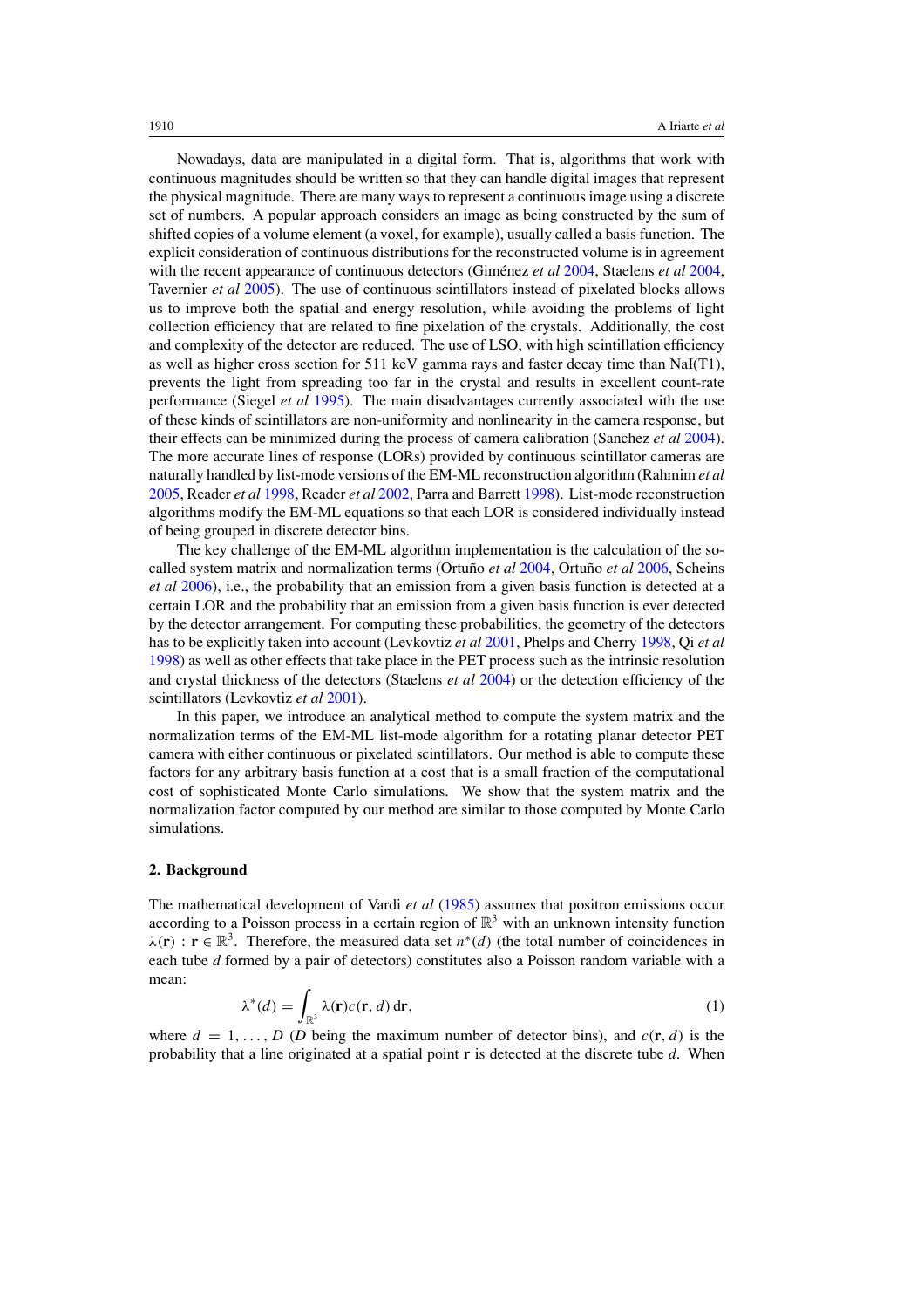<span id="page-3-0"></span>implementing the reconstruction algorithm described in Vardi *et al* [\(1985\)](#page-26-0), it was assumed that a fine grid of *B* basis functions exists such that if  $v(\mathbf{r} - \mathbf{r}_b)$  stands for the general mathematical expression of the basis function centered in the point  $\mathbf{r}_b$  and  $\lambda(b)$  is the weight of the *b*th basis function, then

$$
\lambda^*(d) \approx \sum_{b=1}^B \lambda(b) p(b, d),\tag{2}
$$

where

$$
p(b, d) = \int_{\mathbb{R}^3} v(\mathbf{r} - \mathbf{r}_b)c(\mathbf{r}, d) d\mathbf{r},
$$
\n(3)

 $p(b, d)$  is the probability that an event generated in the region defined by the *b*th function is detected in the tube *d*. Coefficients  $p(b, d)$  can be arranged in a matrix called the system matrix.

At this point, the activity distribution  $\lambda(r)$  that maximizes the probability of obtaining the measured data *n*<sup>∗</sup>*(d)* must be found. Since the collected data follow a Poisson model, this corresponds to the maximization of the probability function:

$$
P(n^*) = \prod_{d=1}^{D} e^{-\lambda^*(d)} \frac{\lambda^*(d)^{n^*(d)}}{n^*(d)!}.
$$
 (4)

The maximization of the expression in (4) can be satisfied with many iterative schemes. Particularly appealing is that given by the expectation maximization algorithm. The final expression given in Vardi *et al* [\(1985\)](#page-26-0) is an instance of this algorithm:

$$
\lambda^{\text{new}}(b) = \frac{\lambda^{\text{old}}(b)}{p(b)} \sum_{d=1}^{D} \frac{n^*(d) p(b, d)}{\sum_{b=1}^{B} \lambda^{\text{old}}(b) p(b, d)}, \quad \text{where} \quad 0 < p(b) = \sum_{d=1}^{D} p(b, d) \leq 1. \tag{5}
$$

The term  $p(b)$  is a normalization factor representing the probability of detecting a pair of photons arbitrarily emitted from within the function *b* (considering all possible detectors).

There is a growing trend to use PET measurements in the so-called list-mode data. The list-mode data are a list of coincident gamma pairs that are serially stored in the chronological order of their registration. This mode has the advantage of a higher accuracy since photons need not be discretized into sinograms. Reader *et al* [\(1998](#page-26-0)) and Parra and Barrett [\(1998](#page-26-0)) developed an expression equivalent to (5) for the case of data sorted in the list mode:

$$
\lambda^{\text{new}}\left(b\right) = \frac{\lambda^{\text{old}}\left(b\right)}{p\left(b\right)} \sum_{n=1}^{N} \frac{p\left(b, d_n\right)}{\sum_{b=1}^{B} \lambda^{\text{old}}\left(b\right) p\left(b, d_n\right)},\tag{6}
$$

where *N* is the total number of measured events. As can be seen, each line is treated individually instead of being grouped into tubes of response, and thus the measurement term *n*∗*(d)* is now equal to one in the numerator of the summation. Moreover, for the list-mode case, the terms  $p(b, d_n)$  of the system matrix stand for the probability that an emission from the basis function *b* is detected along the LOR *d* defined by the *n*th event. The list-mode reconstruction equation is especially suited for PET systems that make use of continuous detectors, since in these systems events are not binned into discrete detectors.

#### **3. The system matrix and normalization term for an arbitrary basis function**

As can be inferred from (5) and (6), the implementation of the EM-ML algorithm implies mainly the implementation of two sets of terms, namely  $p(b)$  (normalizing term) and  $p(b, d)$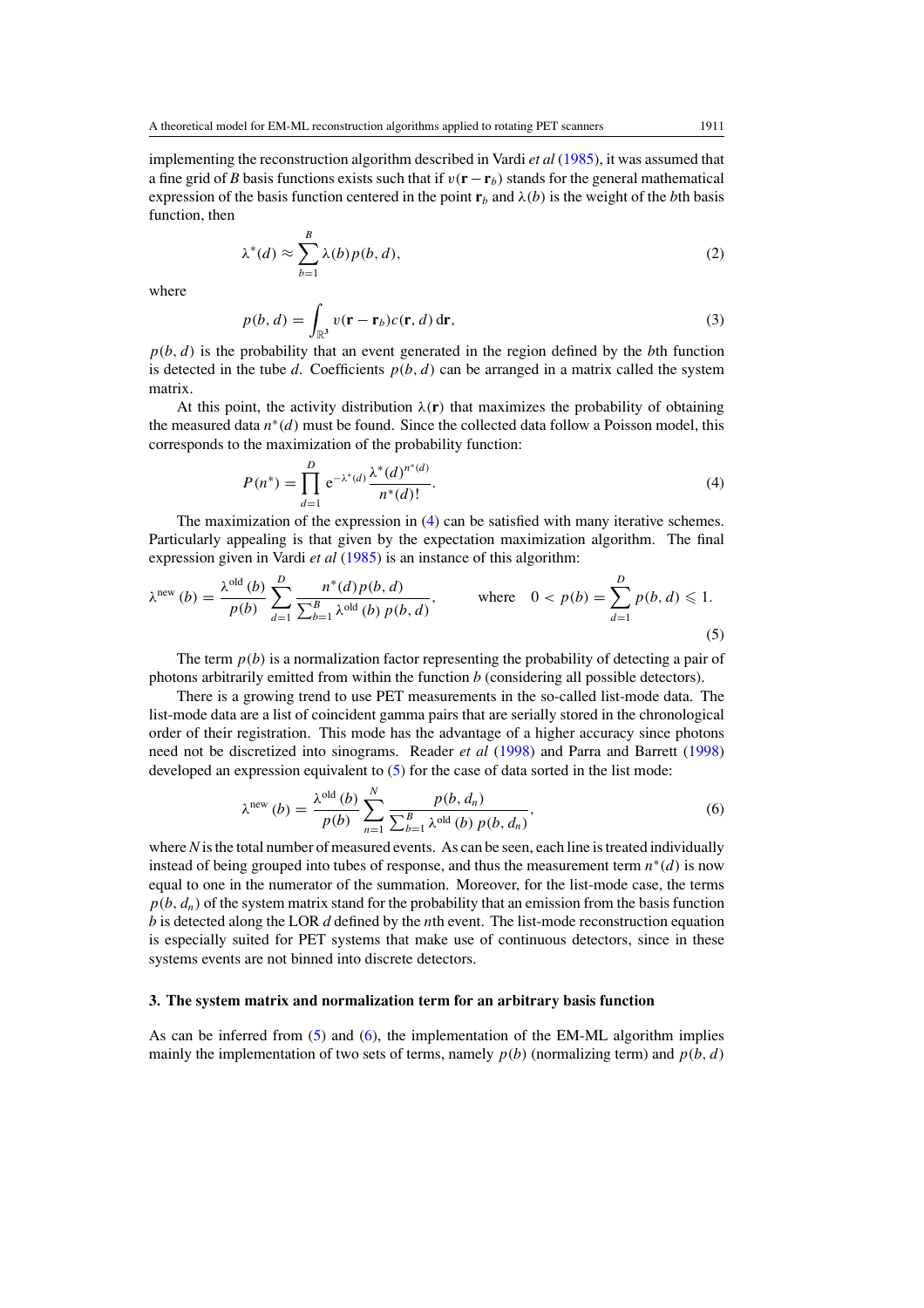<span id="page-4-0"></span>(system matrix). In the following, we introduce an analytical method to compute the normalizing term and the system matrix for any basis function in the field of view (FOV) of scanners with rotating planar detectors (see figure [1\)](#page-5-0), either continuous or pixelated. We perform these calculations in two steps. First, we compute the normalizing term and the system matrix for a single emitting point in the FOV. Sections 3.1 and [3.2](#page-6-0) describe the fundamentals of the methodology proposed for these calculations. Second, in section [3.3](#page-12-0) we extend the results obtained for a single emitting point to the general case of any basis function.

## *3.1. Computation of the normalizing term for a single emitting point*

The normalizing term for a single emitting point in the FOV of a PET scanner is the probability that a pair of gamma photons emitted from that point is detected by the scanner. The normalizing term has been traditionally computed as shown in [\(5\)](#page-3-0), making use of the discrete nature of the pixelated detectors. With the increasing number of crystals in modern tomographs, the calculation of the individual probabilities of detection over all possible system tubes poses a challenge from the computational cost point of view. This can be a limiting factor, especially in an environment of design and evaluation of PET cameras, where sensitivity calculations play a major role. Moreover, in the case of continuous detectors, no segmentation in tubes exists, and therefore the summation in [\(5\)](#page-3-0) must be correctly expressed as an integral. These objections evidence the need of an analytical method to compute the normalizing term. There already exist a few analytical calculations of this term (Reader *et al* [1998,](#page-26-0) Levkovtiz *et al* [2001,](#page-26-0) Soares *et al* [2003](#page-26-0)); however, in all of these developments there exists a compression of the two transaxial spatial variables into a radial variable (i.e. cylindrical symmetry is assumed). A detailed discussion of the experimental importance of this factor is given in section [4.1.1.](#page-13-0) The following analytical development does not assume cylindrical symmetry and is independent of the continuous*/*pixelated nature of the scintillators.

Consider the basic scanner consisting of just two parallel planar detector heads whose dimensions and coordinate axes are shown in figure [1.](#page-5-0) Let  $\varphi$  and  $\gamma$  be the polar and azimuthal angles, respectively. If we assume a uniform distribution of the emissions over the sphere (i.e. the joint probability density function of  $\varphi$  and  $\gamma$  is  $f(\varphi, \gamma) = \cos \varphi/2\pi$ , the probability that an emission from a point **r**<sub>0</sub> of coordinates  $(x_0, y_0, z_0)$  in any plane  $\Pi_\nu$  parallel to the *z*-axis (see figure [1\)](#page-5-0) intersects both of the planar detector heads can be computed as

$$
p(\mathbf{r}_0, \Pi_{\gamma}) = \int_{\alpha_{\varphi}(\mathbf{r}_0, \gamma)}^{\beta_{\varphi}(\mathbf{r}_0, \gamma)} \frac{1}{2\pi} \cos \varphi \, d\varphi.
$$
 (7)

As can be observed in figure [1,](#page-5-0) the integration limits  $\alpha_{\varphi}(\mathbf{r}_0, \gamma)$  and  $\beta_{\varphi}(\mathbf{r}_0, \gamma)$  are the maximum detectable angles from  $\mathbf{r}_0$  within the plane  $\Pi_{\gamma}$ . Closed-form expressions for  $\alpha_{\varphi}(\mathbf{r}_0, \gamma)$  and  $\beta_{\varphi}(\mathbf{r}_0, \gamma)$  are given in appendix A.1.

Even if a photon intersects a detector it may not interact with it. The detection efficiency of the scintillator material, quantified through its physical attenuation constant,  $\mu_0$ , must be considered. The probability of detecting a pair of gamma photons that intersect the left and right detectors with lengths  $L_1(\mathbf{r}_0, \varphi, \gamma)$  and  $L_2(\mathbf{r}_0, \varphi, \gamma)$  respectively can be approximated by

$$
p(\mathbf{r}_0, \varphi, \gamma) = (1 - e^{-\mu_0 L_1(\mathbf{r}_0, \varphi, \gamma)})(1 - e^{-\mu_0 L_2(\mathbf{r}_0, \varphi, \gamma)}).
$$
(8)

The probability of detecting an emission from a point  $\mathbf{r}_0$  in any plane  $\Pi_{\nu}$  is

$$
p(\mathbf{r}_0, \Pi_{\gamma}) = \int_{\alpha_{\varphi}(\mathbf{r}_0, \gamma)}^{\beta_{\varphi}(\mathbf{r}_0, \gamma)} \frac{\cos \varphi}{2\pi} p(\mathbf{r}_0, \varphi, \gamma) d\varphi.
$$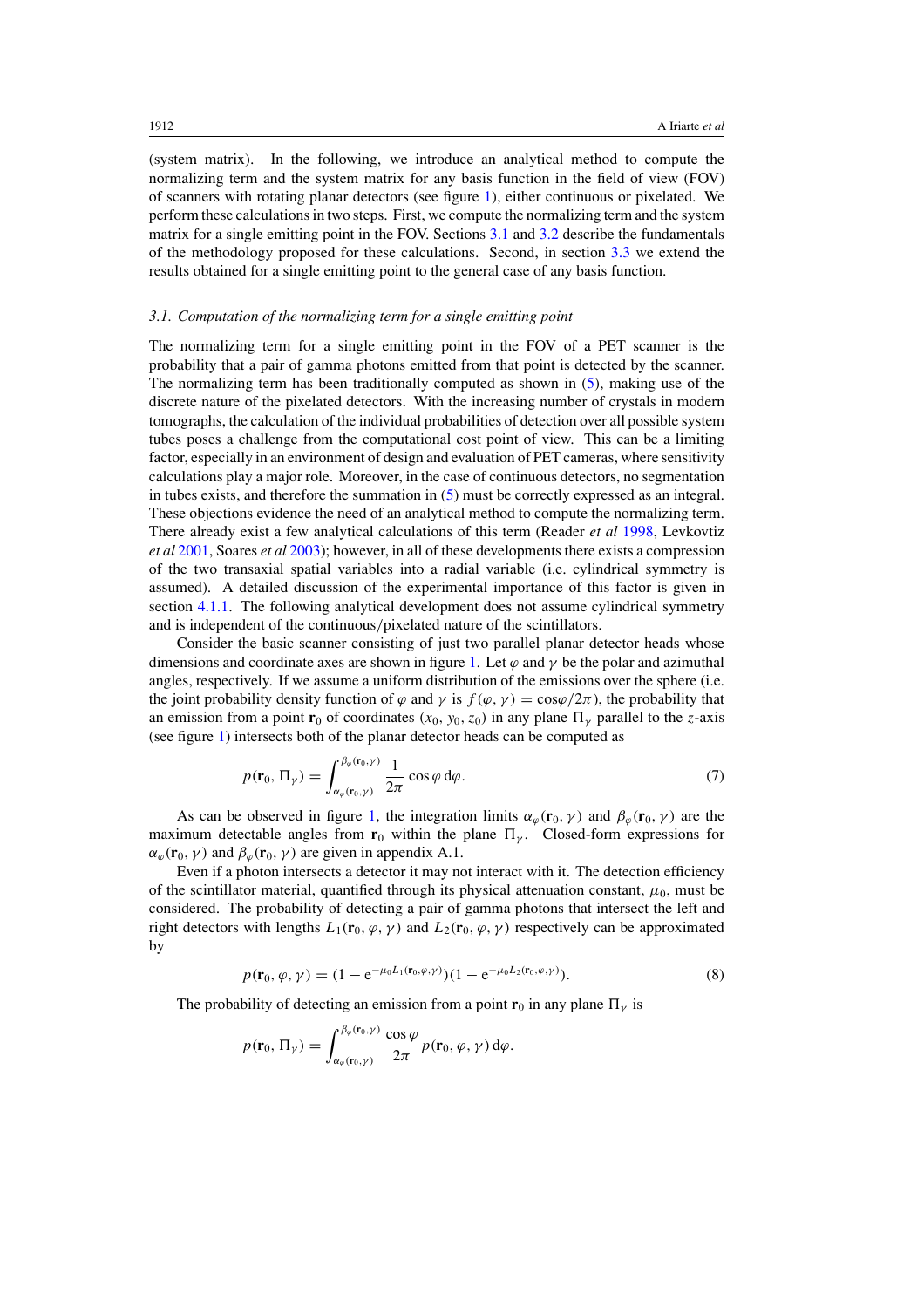<span id="page-5-0"></span>

**Figure 1.** Geometrical characterization of the range of detectable emissions from the point  $\mathbf{r}_0$ within the plane  $\Pi_{\gamma}$ .  $\gamma$  is the angle formed by the plane parallel to the *z*-axis  $\Pi_{\gamma}$  and the plane *x* = *x*<sub>0</sub>. The angles  $\alpha_\varphi(\mathbf{r}_0, \gamma)$  and  $\beta_\varphi(\mathbf{r}_0, \gamma)$  define the maximum and minimum  $\varphi$  detectable LORs within the plane  $\Pi_{\nu}$ . The dashed line is the intersection of  $z = z_0$  and  $\Pi_{\nu}$  planes. The reference axes used through this work are supposed to be centered with respect to the planar detectors but for space reasons are shown at the lower right corner of the figure.

The expression for the probability of detection of any pair of photons emitted from  $\mathbf{r}_0$  in the case of the basic two parallel detector heads is then

$$
p(\mathbf{r}_0) = \int_{\alpha_\gamma(\mathbf{r}_0)}^{\beta_\gamma(\mathbf{r}_0)} p(\mathbf{r}_0, \Pi_\gamma) d\gamma.
$$
 (9)

The range of detectable planes is defined again by the angle seen by the point  $\mathbf{r}_0$  into the detector heads, now in the *xy* plane, as shown in figure [2.](#page-6-0) Appendix A.2 provides analytical expressions for the angular limits  $\alpha_{\nu}(\mathbf{r}_0)$  and  $\beta_{\nu}(\mathbf{r}_0)$ .

Let us consider now the general case of a dual-head camera in which the detector heads in figure 1 rotate at discrete steps of *ψ* degrees around the *z*-axis. If the couple of detector heads has *N* possible angular positions, let us call  $p(\mathbf{r}_0, \text{step}_i)$  the probability of detection of a pair of photons emitted from  $\mathbf{r}_0$  by the detector heads in position  $i(i = 0, \ldots, N - 1)$ . The values of  $p(\mathbf{r}_0, \text{step}_i)$  can be computed easily from the expressions developed above for the unrotated case just by rotating the emitting point by  $-i\psi$  degrees and leaving detector heads on their initial positions. The probability of detecting anything emitted from  $\mathbf{r}_0$  in this scanner is

$$
p(\mathbf{r}_0) = \sum_{i=0}^{N-1} p(\mathbf{r}_0, \text{step}_i) p(\text{step}_i),
$$
\n(10)

where  $p$ (step<sub>i</sub>) is the probability that the dual head is situated at the *i*th angular position. For the camera described above, the detector heads spend the same amount of time in each position and therefore

$$
p(\text{step}_i) = \frac{1}{N}.\tag{11}
$$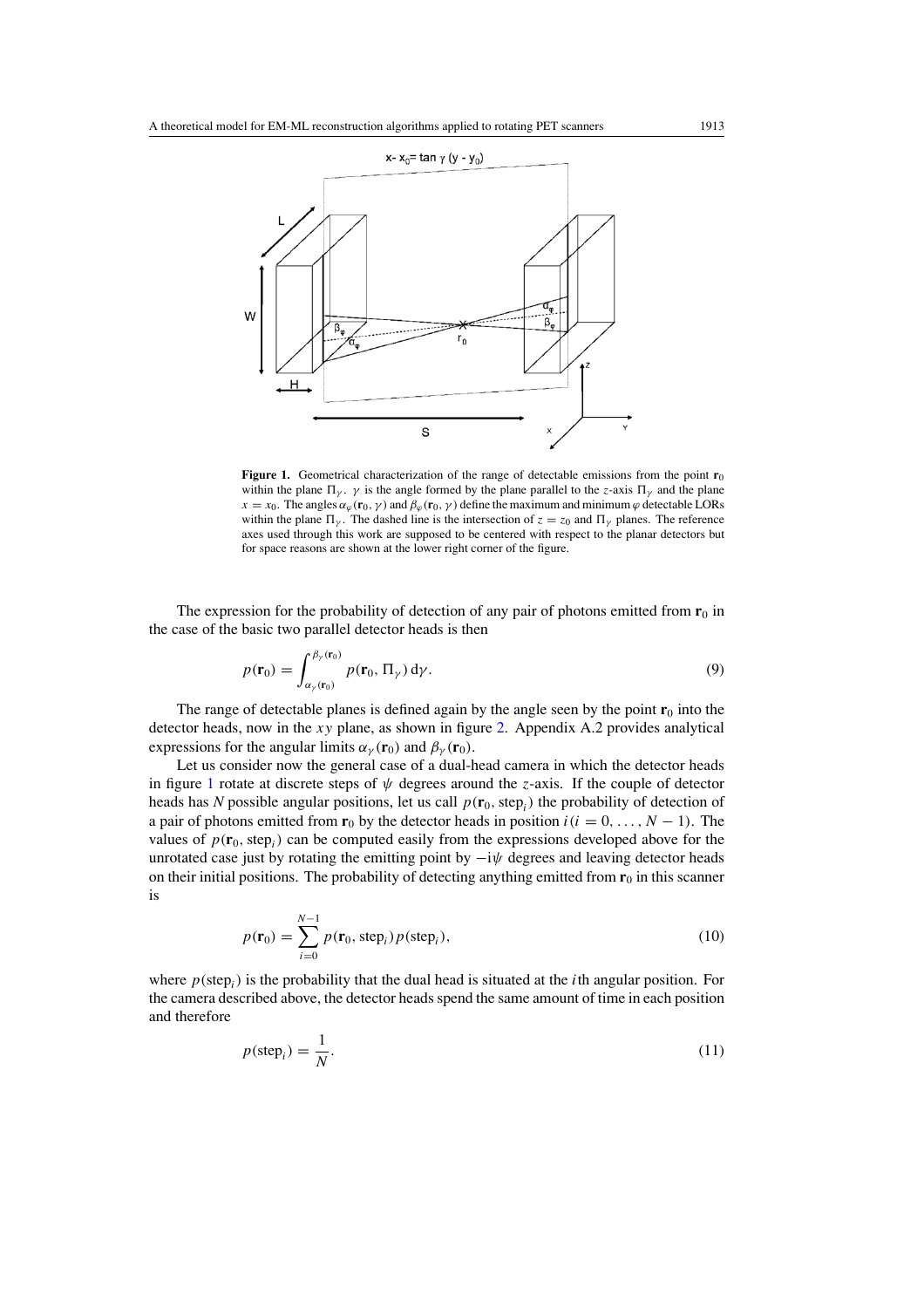<span id="page-6-0"></span>

Figure 2. Geometrical characterization of the range of detectable emissions from the point **r**<sub>0</sub> within the plane *xy*. The angles  $\alpha_{\gamma}(\mathbf{r}_0)$  and  $\beta_{\gamma}(\mathbf{r}_0)$  define the maximum and minimum  $\gamma$  detectable LORs within the plane *xy*.

It should be remarked that the expression in  $(10)$  is a function of the three spatial coordinates  $(x_0, y_0, z_0)$  of  $\mathbf{r}_0$ . No cylindrical symmetry has been assumed in the transaxial planes. The importance of this fact can be observed in section [4.1.1,](#page-13-0) where the probability of detection along different circumferences in the plane *xy* is calculated for the case of commercially available PET systems showing that there can be fluctuations up to 300% in the probability of detection of points located at the same radial distance. This result clearly invalidates the cylindrical symmetry assumption.

#### *3.2. Computation of the system matrix for a single emitting point.*

As mentioned at the beginning of this section, the terms  $p(b, d)$  stand for the probability that an emission from the region within the basis function *b* is detected in a tube *d* defined by a pair of pixelated detectors. If continuous detectors are used, then the detector tube reduces to a single line. Traditionally, the system matrix has been computed either by means of Monte Carlo simulations or as the intersection of the basis function *b* with the event defined by *d*. The former approximation has the drawback of being computationally expensive whereas the latter is based on a too simplified model of the PET process.

Staelens *et al*[\(2004\)](#page-26-0) introduced an analytical method (on which the presented development is based) for computing the system matrix for a single emitting point that takes into account the spatial intrinsic resolution during data formation. Due to this effect, the localization of events in the detector heads is not perfectly defined and, therefore, spatial uncertainty exists for the detected LORs. In section [3.2.1,](#page-7-0) it is shown how this uncertainty can be modeled through a probability density function of the measured position  $d_{\text{LOR}}$  centered at the actual position of interaction in the detector head,  $d'_{\text{LOR}}$ . As in Staelens *et al* [\(2004\)](#page-26-0) we model this function by a bidimensional Gaussian distribution, whose parameters are accurately defined in section [3.2.2.](#page-9-0) Then, the likelihood of detecting an emission from  $\mathbf{r}_0$  in  $d_{\text{LOR}}$  is calculated. In order to include the intrinsic resolution effect in our model, this likelihood is achieved by integrating, over every  $d'_{\text{LOR}}$  emitted by  $\mathbf{r}_0$  in a neighborhood of  $d_{\text{LOR}}$ , the likelihood of detecting  $d'_{\text{LOR}}$  in  $d_{\text{LOR}}$  (given by the Gaussian density function). Finally, the probability of detection of  $\mathbf{r}_0$  in *d* required by the EM-ML algorithm must be calculated by integrating its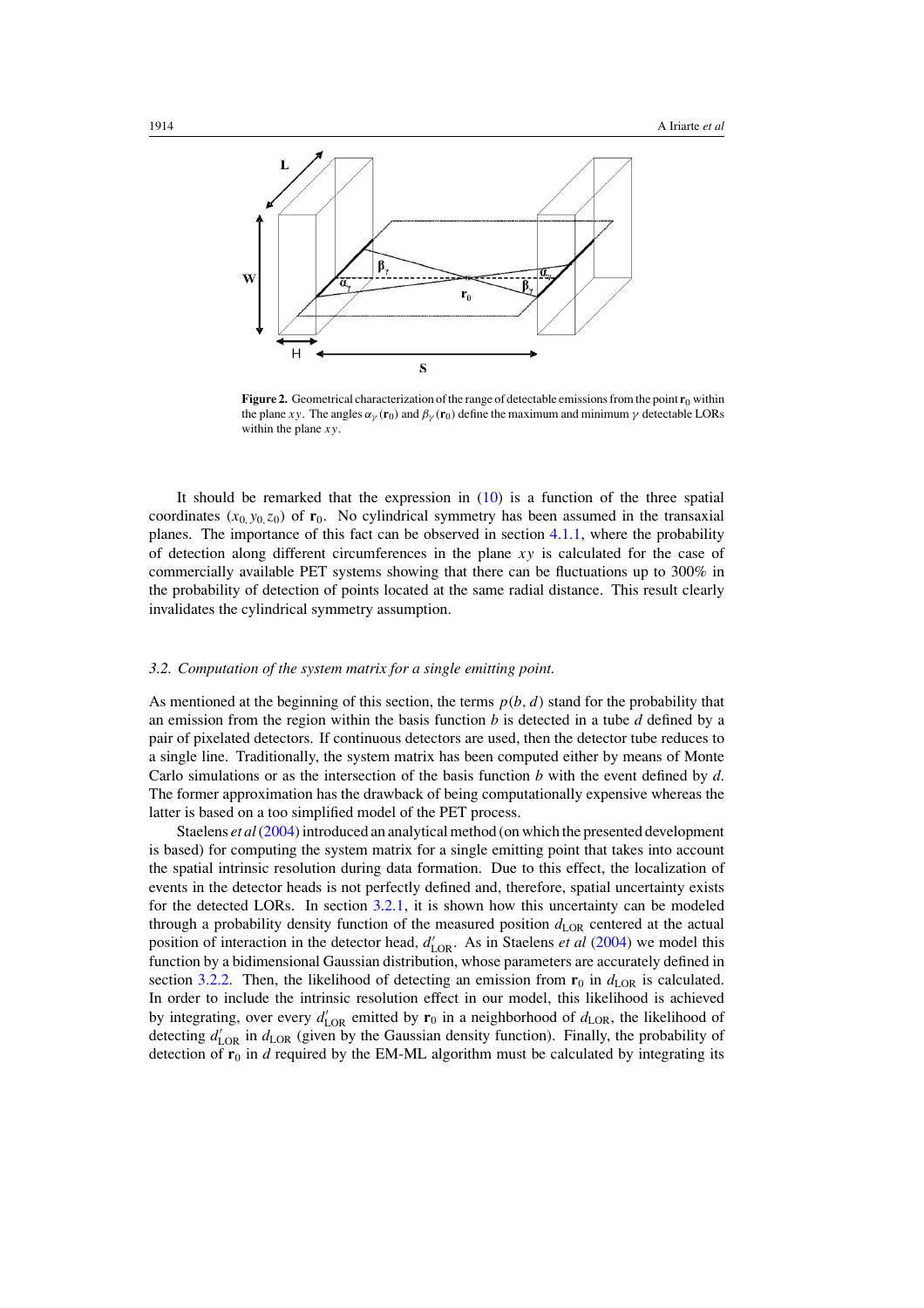<span id="page-7-0"></span>

**Figure 3.** Geometrical representation of the uncertainty of detection along the axial direction. The plane  $\Pi_{\gamma}$  is the plane parallel to the *Z*-axis containing *d* and *d'*.

likelihood over the limits that define the event *d* in the (continuous or pixelated) detector heads. Section [3.2.3](#page-10-0) shows how to perform these integrals.

Some modifications have been introduced with respect to the work by Staelens *et al* [\(2004](#page-26-0)). First, as can be seen in section 3.2.1 we have replaced the uniform model for the probability of detection along the photon path by an exponential model. The exponential model, based on Lambert's absorption law, constitutes a more accurate approximation for the probability of interaction of gamma rays in matter. Second, as shown in section [3.2.2,](#page-9-0) we have introduced a dependence of the Gaussian standard deviation  $\sigma$  with the depth of the first interaction of the gamma ray with the crystal. This dependence is based on the fact that an increase in detector thickness causes an increase in the positioning error (Stickel and Cherry [2005\)](#page-26-0). Finally, we have added the term for the joint probability density function of  $\gamma$  and  $\varphi$  (the angles that define each emitted line) in order to make the distribution of emissions uniform over the sphere (see section [3.2.3\)](#page-10-0)).

*3.2.1. Uncertainty model.* In this section, a model for the likelihood that a pair of photons interacting at given positions leads to detection in another location will be introduced. The LOR,  $d_{\text{LOR}}$ , in which the pair of photons has been detected can be defined by two points  $\mathbf{p}_1 = (x_1, y_1, z_1)$  and  $\mathbf{p}_2 = (x_2, y_2, z_2)$  on the internal surfaces of the detector head. Let us first assume that the LOR  $d'_{\text{LOR}}$  at which the event actually took place is contained in the plane  $\Pi$ <sub>*y*</sub> (see figure 3). We denote the endpoints of this LOR by  $\mathbf{p}'_1 = (x_1, y_1, z'_1)$  and  $\mathbf{p}'_2 = (x_2, y_2, z'_2)$ . These are the intersection points of the LOR (defined by  $\mathbf{r}_0$  and the angles  $\varphi$  and  $\gamma$ ) with the internal surfaces of the detectors. Let us also assume that the probability of detecting an event at  $d_{\text{LOR}}$  when it actually occurred at  $d'_{\text{LOR}}$  follows a Gaussian distribution with zero mean and standard deviation  $\sigma_z$  (see figure 3). Then, the likelihood of detecting the photons at  $d_{\text{LOR}}$  knowing that the interaction actually occurred at  $d'_{\text{LOR}}$  can be computed as

$$
f(d_{\text{LOR}}|d'_{\text{LOR}}) = f(\mathbf{p}_1|\mathbf{p}'_1) f(\mathbf{p}_2|\mathbf{p}'_2) = \frac{1}{2\pi\sigma_z^2} e^{-\frac{1}{2\sigma_z^2}(z_1 - z'_1(\mathbf{r}_0, \varphi))^2} e^{-\frac{1}{2\sigma_z^2}(z_2 - z'_2(\mathbf{r}_0, \varphi))^2}.
$$
(12)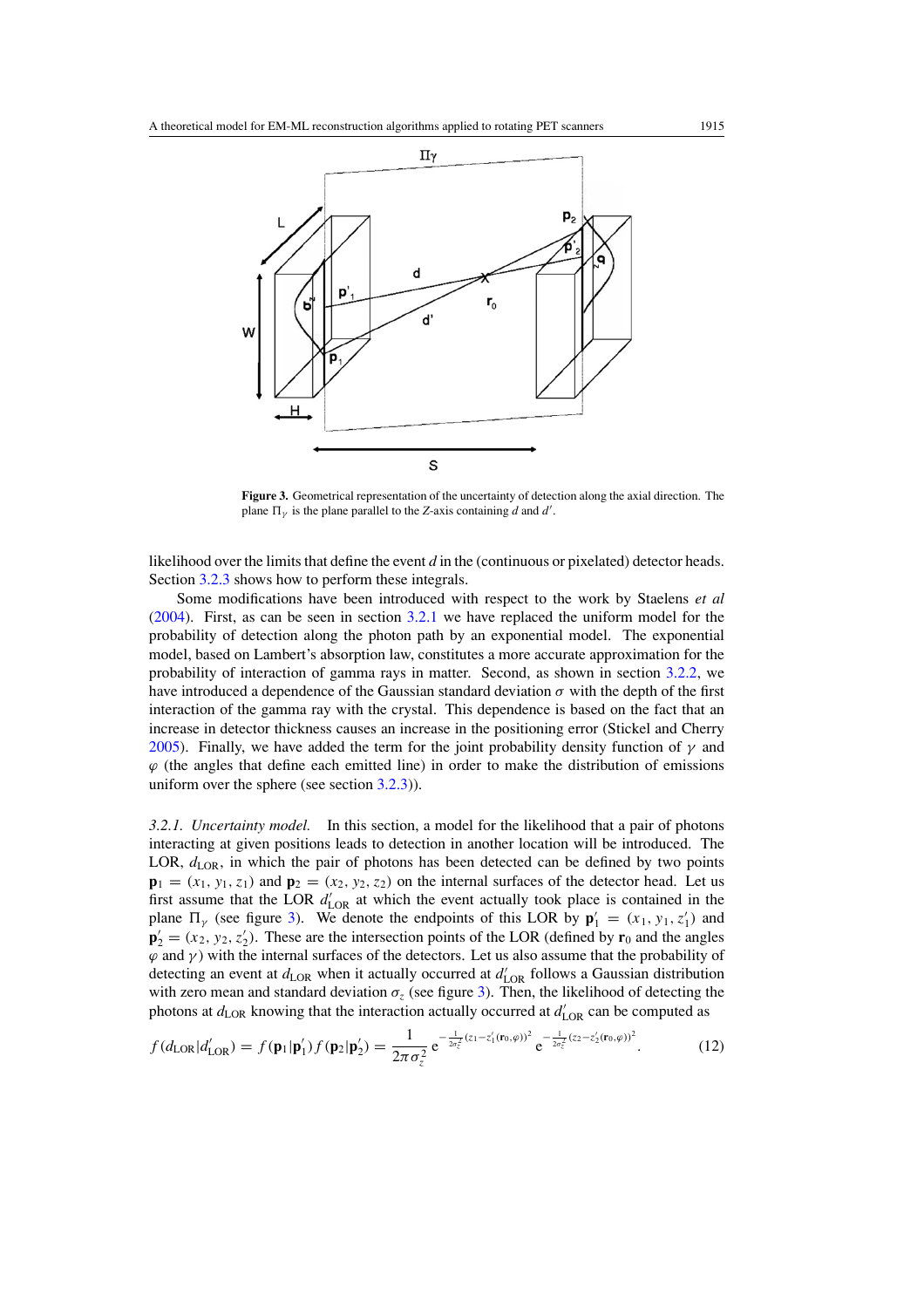<span id="page-8-0"></span>

**Figure 4.** Geometrical representation of the uncertainty of detection along the tangential direction when this matches the *X*-axis. The plane  $\Pi_{\varphi}$  is the plane containing *d* and *d'*.

Equation [\(12\)](#page-7-0) models uncertainty just in the axial direction, which always fits the *z*-axis of the scanner. For the case of uncertainty in the tangential coordinate of detection, the uncertainty direction does not match with any of the reference axes shown in figure [1,](#page-5-0) but changes with the rotation of the setup around the *z*-axis. Nevertheless, just by applying the appropriate rotation, the results for the case of matching with the *x*-axis (figure 4 shows this uncertainty situation) applies to any arbitrary case. Therefore, by simple combination of the axial and tangential cases we can obtain a general result for the detection uncertainty in both directions:

$$
f(d_{\text{LOR}}|d'_{\text{LOR}}) = \frac{1}{2\pi\sigma_z^2} e^{-\frac{1}{2\sigma_z^2}(z_1 - z'_1(\mathbf{r}_0, \varphi))^2} e^{-\frac{1}{2\sigma_z^2}(z_2 - z'_2(\mathbf{r}_0, \varphi))^2}
$$

$$
\frac{1}{2\pi\sigma_x^2} e^{-\frac{1}{2\sigma_x^2}(x_1 - x'_1(\mathbf{r}_0, \gamma))^2} e^{-\frac{1}{2\sigma_x^2}(x_2 - x'_2(\mathbf{r}_0, \gamma))^2}.
$$
(13)

Closed expressions for  $x'_1$ (**r**<sub>0</sub>,  $\gamma$ ),  $x'_2$ (**r**<sub>0</sub>,  $\gamma$ ),  $z'_1$ (**r**<sub>0</sub>,  $\varphi$ ) and  $z'_2$ (**r**<sub>0</sub>,  $\varphi$ ) can be found in appendix A.3.

When dealing with oblique incidences on thicker crystals the depth of interaction (DOI) of the photons also contributes to the detection uncertainty, as shown in figure [5.](#page-9-0) The coordinates  $x'_1, x'_2$  and  $z'_1, z'_2$  of  $d'_{\text{LOR}}$  (and therefore the likelihood of detecting an emission at  $d_{\text{LOR}}$  when it actually took place at  $d'_{\text{LOR}}$ , given by (13)) depend on the depths at which the photons are detected on the crystal head. The uncertainty of detection when the DOI of the incident photons is taken into account can be computed by integrating the Gaussian uncertainty given by (13) over every possible depth weighted by the corresponding probability of interaction at that depth:

$$
f(d_{\text{LOR}}|d'_{\text{LOR}})_{\text{DOI}} = \frac{1}{2\pi\sigma_x\sigma_z} \int_0^{L_1(\mathbf{r}_0,\varphi,\gamma)} e^{w_1(\mathbf{r}_0,\varphi,\gamma,l_1)} f(l_1) \, \mathrm{d}l_1
$$
  

$$
\frac{1}{2\pi\sigma_x\sigma_z} \int_0^{L_2(\mathbf{r}_0,\varphi,\gamma)} e^{w_2(\mathbf{r}_0,\varphi,\gamma,l_1)} f(l_2) \, \mathrm{d}l_2
$$
  

$$
w_i(\mathbf{r}_0,\varphi,\gamma,l_i) = -\left\{ \frac{[z_i - z'_i(\mathbf{r}_0,\varphi,l_i))]^2}{2\sigma_z^2} + \frac{[x_i - x'_i(\mathbf{r}_0,\gamma,l_i)]^2}{2\sigma_x^2} \right\}, \quad i = 1, 2.
$$
 (14)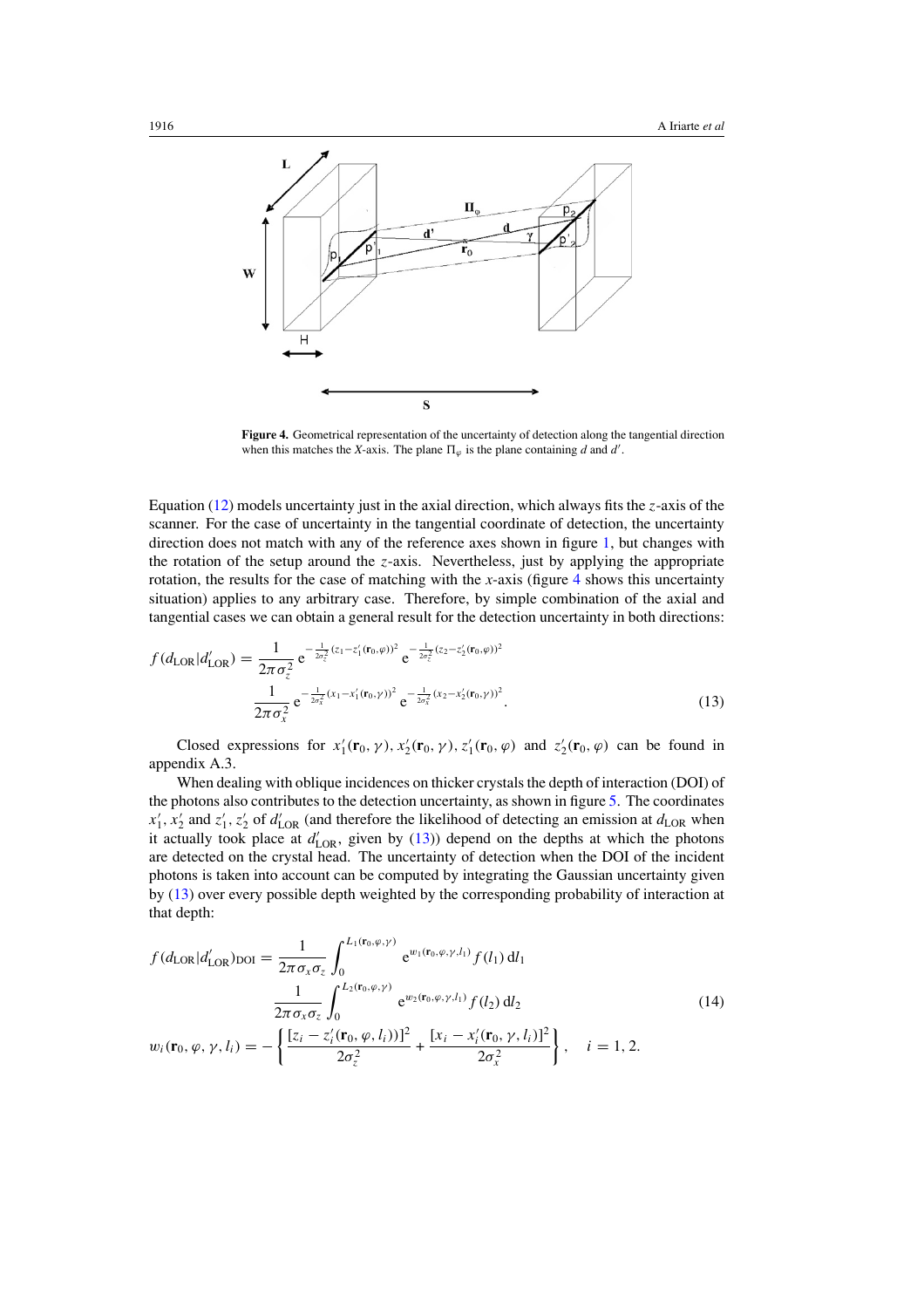<span id="page-9-0"></span>

**Figure 5.** (a) Effect of the depth of interaction (DOI) on the detection uncertainty. The depth *l<sub>i</sub>* at which the photon actually interacts with the detector head defines the position of the Gaussian density function that gives the probability of detecting  $d'_{\text{LOR}}$  in  $d_{\text{LOR}}$ ,  $f(d/d')_i$ . (b) Dependence of the spatial resolution with the DOI of the first interaction of the gamma photon on the scintillator. If the first interaction takes place at  $p_a$ , the error positioning is bigger than if it occurs at  $p_b$  as the crystal width the photon 'sees' is thicker at  $p_a$  than at  $p_b$ . Therefore the standard deviation of the Gaussian that models detection uncertainty should be bigger at  $p_a$  than at  $p_b$ :  $\sigma_a > \sigma_b$ .

The integration variable  $l_i$ ,  $i = 1, 2$ , is the depth at which the photons enter each detector (right or left) in the direction of  $d'_{\text{LOR}}$  (given by  $\varphi$  and  $\gamma$ ),  $L_1$  and  $L_2$  are the intersection lengths of  $d'_{\text{LOR}}$  with the detector heads, and  $f(l)$  stands for the probability that the first interaction of the photon occurs at that depth. We model the detection probability of 511 keV photons through an exponential approximation:

$$
f(l) = \mu_0 e^{-\mu_0 l}.\tag{15}
$$

As has been mentioned, this exponential model represents a more accurate approximation than the uniformity assumption made by Staelens *et al* [\(2004](#page-26-0)) for the most currently used scintillation materials. The integration of this probability density function over the intersection length of the photon across the detector leads, as expected, to the expression for the detection probability of the photon across the crystal given by [\(8\)](#page-4-0).

*3.2.2. Gaussian characterization.* In this section, we provide a characterization of the Gaussian distribution that models the likelihood of detecting  $d'_{\text{LOR}}$  in  $d_{\text{LOR}}$ . Our model takes into account the influence of the DOI of the interacting photons on the final event positioning. The two main interactions that a 511 keV photon can undergo in detector materials are Compton scattering and photoelectric absorption. A Compton scattering interaction results in a scattered photon and a recoil electron. Photoelectron absorption results in a photoelectron and in a characteristic x-ray. The x-ray produced in photoelectric absorption and the Compton scattered photon may interact again at some distance from the original interaction site or alternatively they may escape from the detector. Therefore, each 511 keV gamma photon emitted can cause interactions at different points in the scintillator crystal. The position of the final event depends on the particular detector readout and signal processing of the system. Independently of the positioning method, the increase in the number of interactions in the scintillator leads to an increase in the error of the location of the initial photon interaction. As Stickel and Cherry [\(2005\)](#page-26-0) show, the number of events that undergo multiple interactions (and therefore the degradation of the spatial resolution) increases with detector thickness. Based on this relationship between the crystal thickness and the positioning error, we propose a model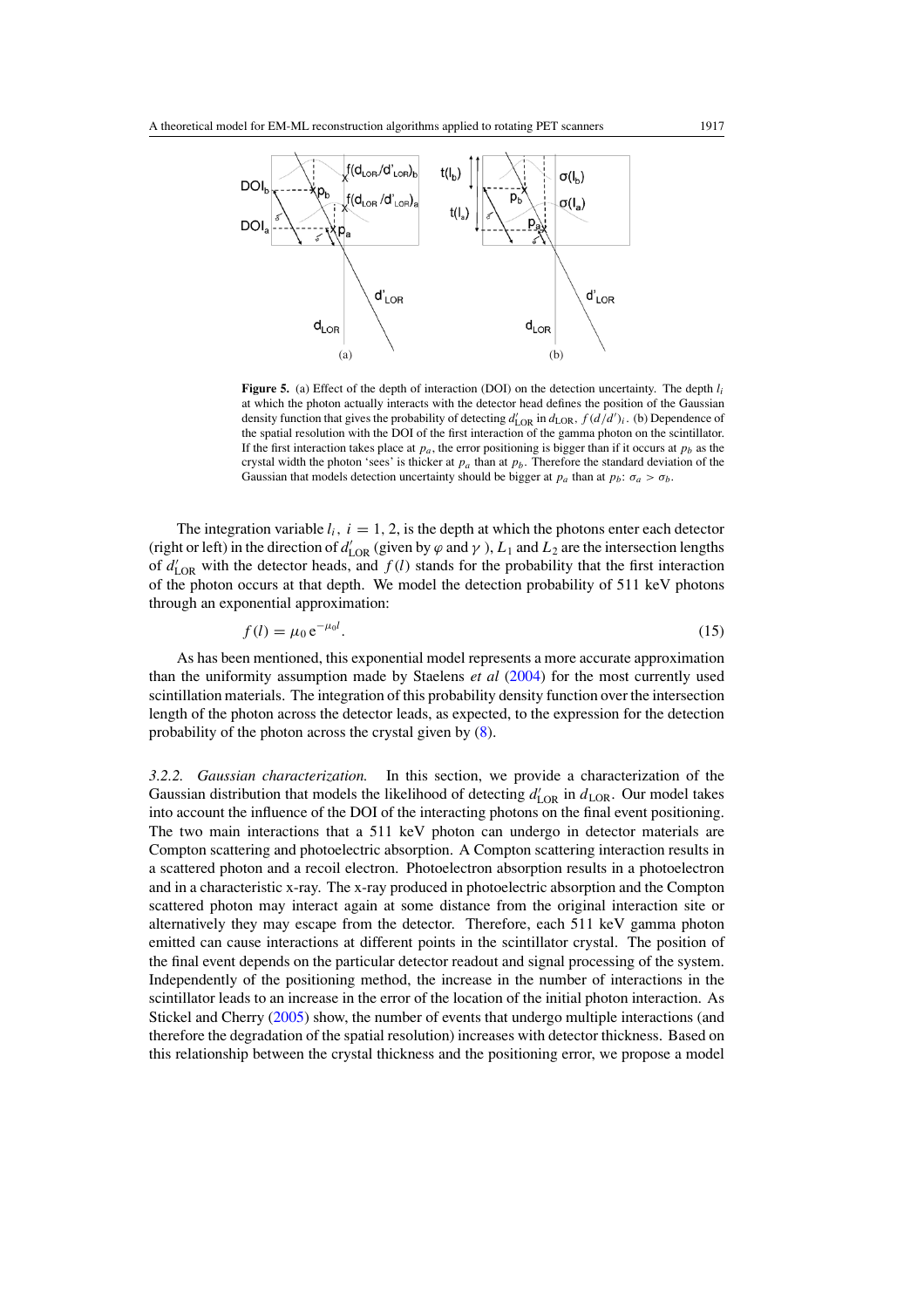<span id="page-10-0"></span>in which the detection uncertainty changes with the DOI of the first interaction of the photon in the crystal (the integrating variable *l* in [\(14\)](#page-8-0)). From the above statements it follows that the uncertainty should be maximum for the interactions occurring at  $l = 0$  and that it will decrease as the photon interacts more deeply. The parameter that quantifies the uncertainty in the detection is the standard deviation ( $\sigma_x$  and  $\sigma_z$ ) of the Gaussian probability distribution. Therefore, we have chosen to decrease the value of  $\sigma$  with the value of the crystal thickness the gamma photon 'sees' after its first interaction (in the following  $t(l)$ ). Based on the experiments that will be shown in section [4.2,](#page-14-0) this dependence has been approximated by a linear function:

$$
\sigma(l) = mt(l) + b, i = z, x.
$$
\n<sup>(16)</sup>

Without loss of generality, it has been assumed that the uncertainty model in the *z*- and *x*-coordinates is the same. As has been mentioned, *t(l)* stands for the crystal thickness that remains for the gamma photon after its first interaction with the detector (see figure  $5(b)$  $5(b)$ ). Appendix A.4 explains how to compute the value of this parameter. The values of the parameters *m* and *b* depend on the particular resolution features of the scanner being considered. As shown in Stickel and Cherry [\(2005](#page-26-0)), the main sources of resolution loss are the positron physics, the detector design, and the readout and signal processing of the particular scanner. Therefore, in order to obtain an accurate estimation of the intrinsic resolution, the parameters *m* and *b* should be obtained experimentally from the scanner for which the system matrix has to be computed. The available Monte Carlo simulators still do not provide the tools to faithfully reproduce many of the current positioning methods (Tavernier *et al* [\(2005\)](#page-26-0) shows some of these complex algorithms for position determination). Section [4.2](#page-14-0) provides an experimental methodology to obtain the linear parameters *m* and *b*.

This *l*-dependent uncertainty model can be easily included in the previous model for the likelihood that an emission in  $d'_{\text{LOR}}$  leads to  $d_{\text{LOR}}$  just by substituting in [\(14\)](#page-8-0) the fixed  $\sigma$  by the *l*-coordinate-dependent value. The final expression for the probability density function  $f(d_{\text{LOR}}|d'_{\text{LOR}})_{\text{DOI}}$  is

$$
f(d_{\text{LOR}}|d'_{\text{LOR}})_{\text{DOI}} = \int_{0}^{L_{1}(\mathbf{r}_{0},\varphi,\gamma)} \frac{1}{2\pi\sigma(l_{1})^{2}} e^{w_{1}(\mathbf{r}_{0},\varphi,\gamma,l_{1})} f(l_{1}) dl_{1}
$$
  

$$
\int_{0}^{L_{2}(\mathbf{r}_{0},\varphi,\gamma)} \frac{1}{2\pi\sigma(l_{2})^{2}} e^{w_{2}(\mathbf{r}_{0},\varphi,\gamma,l_{2})} f(l_{2}) dl_{2}
$$
  

$$
w_{i}(\mathbf{r}_{0},\varphi,\gamma,l_{i}) = -\left\{ \frac{[z_{i} - z'_{i}(\mathbf{r}_{0},\varphi,l_{i}))]^{2}}{2\sigma_{z}(l_{i})^{2}} + \frac{[x_{i} - x'_{i}(\mathbf{r}_{0},\gamma,l_{i})]^{2}}{2\sigma_{x}(l_{i})^{2}} \right\} \quad i = 1, 2.
$$
 (17)

*3.2.3. Integration.* In this section, we provide expressions for the system matrix terms based on the integration of the results obtained in sections [3.2.1](#page-7-0) and [3.2.2.](#page-9-0) First, the likelihood that an emission from  $\mathbf{r}_0$  leads to an event detected in  $d_{\text{LOR}}$  must be computed by integrating (17) over every  $d'_{\text{LOR}}$  that intersects the detectors:

$$
f(\mathbf{r}_0, d_{\text{LOR}}) = \int_{\alpha_{\gamma}(3\sigma_H, L)}^{\beta_{\gamma}(3\sigma_H, L)} \int_{\alpha_{\varphi}(3\sigma_H, W)}^{\beta_{\varphi}(3\sigma_H, W)} f(d_{\text{LOR}}|d'_{\text{LOR}})_{\text{DOI}} \frac{\cos \varphi}{2\pi} d\varphi d\gamma.
$$
 (18)

Each  $d'_{\text{LOR}}$  emitted from  $\mathbf{r}_0$  has been characterized by the angles  $\varphi$  and  $\gamma$ . As has been mentioned, the inclusion of the term for the joint probability function of these angles  $(\cos \varphi/2\pi)$  is one of the features that distinguish our development from previous ones. When implementing the integral in (18) numerically, the integration limits can be approximated to those including just the LORs  $d'_{\text{LOR}}$  whose intersection points in the crystal are in a neighborhood of  $d_{\text{LOR}}$  intersection points. This neighborhood has been chosen to be limited by the minimum of three times the maximum standard deviation  $\sigma_H$  (given by the evaluation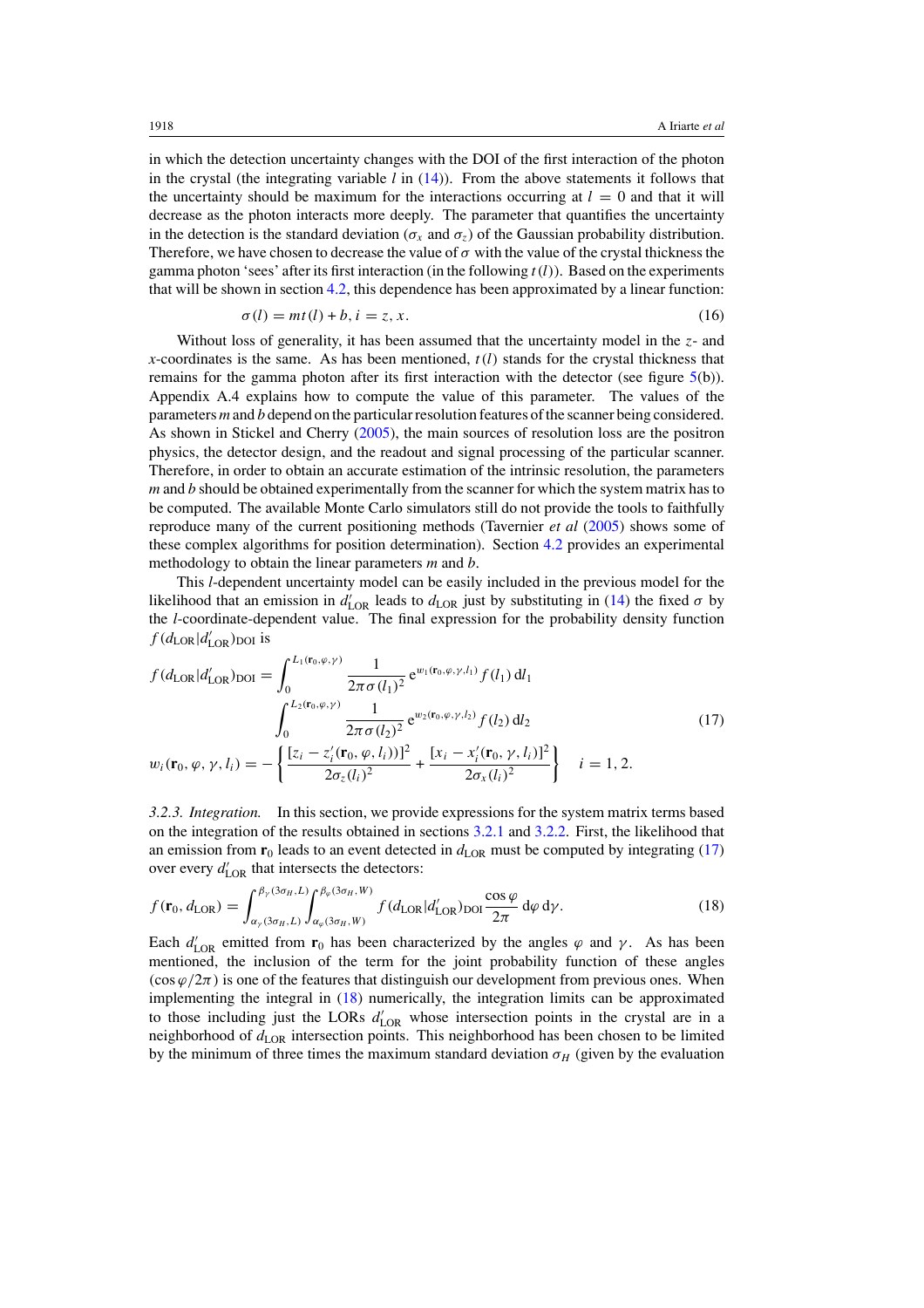<span id="page-11-0"></span>of [\(16\)](#page-10-0) in  $th(l = 0) = H$ ) and the detector limits. Closed-form expressions for the integration limits are given in appendix A.5.

Once the likelihood that an event originated at  $\mathbf{r}_0$  is detected in  $d_{\text{LOR}}$  has been calculated in  $(18)$ , the second step is to compute the system matrix terms for an emitting point  $\mathbf{r}_0$ . From this point on, our development makes a distinction between pixelated and continuous crystals (results until here apply to both cases). For the case of pixelated scintillators, the terms  $p(\mathbf{r}_0, d)$  stand for the probability that an emission from  $\mathbf{r}_0$  is detected in a tube  $d_{\text{tube}}$ , defined by a pair of pixelated detectors. These system matrix terms (in the following  $p(\mathbf{r}_0, d_{\text{tube}})$ ) can be computed by integrating [\(18\)](#page-10-0) over every possible LOR defined within the tube  $d_{\text{tube}}$ :

$$
p(\mathbf{r_0}, d_{\text{tube}}) = \int_{S_{\text{TUBE}_1}} \int_{S_{\text{TUBE}_2}} f(\mathbf{r}_0, d_{\text{LOR}}) \, \text{d} s_1 \, \text{d} s_2
$$
  
= 
$$
\int_{C_{1x}} \int_{C_{1z}} \int_{C_{2x}} \int_{C_{2z}} f(\mathbf{r}_0, d_{\text{LOR}}(x_1, z_1, x_2, z_2) \, \text{d} x_1 \, \text{d} z_1 \, \text{d} x_2 \, \text{d} z_2, \quad (19)
$$

where  $S_{\text{TUBE}_1}$  and  $S_{\text{TUBE}_2}$  define the surfaces of the pixelated detectors in each (left or right) detector head. In this case, each line  $d_{\text{LOR}}$  has been parametrized by its intersection points  $\mathbf{p}_1(x_1, y_1, z_1)$  and  $\mathbf{p}_2(x_2, y_2, z_2)$  on the internal surfaces of the detector heads. In order to cover every pair of points  $\mathbf{p}_1$  and  $\mathbf{p}_2$  within the limits imposed by the pair of pixelated detectors that define  $d_{\text{tube}}$ , the integration limits are defined by the intervals:

$$
C_{1x} = [C_{1x}, C_{1xh}] = l[x_{1c} - C/2, x_{1c} + C/2]
$$
\n(20*a*)

$$
C_{1z} = [C_{1z}, C_{1zh}] = [z_{1c} - C/2, z_{1c} + C/2]
$$
 (20*b*)

$$
C_{2x} = [C_{2x}, C_{2xh}] = [x_{2c} - C/2, x_{2c} + C/2]
$$
\n(20*c*)

$$
C_{2z} = [C_{2z}, C_{2zh}] = [z_{2c} - C/2, z_{2c} + C/2],
$$
\n(20*d*)

where  $(x_{c1}, y_{c1}, z_{c1})$  and  $(x_{c2}, y_{c2}, z_{c2})$  are the coordinates of the crystal centers and *C* is the crystal size. The subscript *l* is used to define the lower limit and the subscript *h* for the upper limit of the integral.

If continuous detectors are used, then the detector tube  $d_{\text{tube}}$  reduces to a single line, which in the list-mode EM-ML is defined by the *n*th event  $d_n$ . When integrating [\(18\)](#page-10-0) for the computation of the system matrix for continuous scintillators, the integration limits must be those imposed by the resolution of the detection system, which measures how closely the line  $d_n$  can be resolved. For the case of pixelated scintillators, the resolution limits are imposed by the size of the pixelated crystals because the measured LOR positions are approximated by the center of the crystals where the pairs of photons were detected. However, for the case of continuous scintillators, no artificial grouping of the LORs within a region into a single detection exists, and thus the resolution limits are those imposed by the intrinsic resolution of the detecting system. Due to the Gaussian nature of the positioning error an appropriate measure of the spatial resolution is the full width at half maximum *(FWHM =*  $2.35\sigma$ *)* of the wider of the Gaussian distributions that model the uncertainty (given by the evaluation of [\(16\)](#page-10-0) in  $th(l = 0) = H$ ) in [\(16\)](#page-10-0)). The expression that computes the system matrix terms for the case of continuous detectors (in the following  $p(\mathbf{r}_0, d_n)$ ) is given by

$$
p(\mathbf{r_0}, d_n) = \int_{S_{FWHM_1}} \int_{S_{FWHM_2}} f(\mathbf{r_0}, d_{\text{LOR}} \, ds_1 \, ds_2)
$$
  
= 
$$
\int_{C_{1x}} \int_{C_{1z}} \int_{C_{2x}} \int_{C_{2z}} f(\mathbf{r_0}, d_{\text{LOR}}(x_1, z_1, x_2, z_2) \, dx_1 \, dz_1 \, dx_2 \, dz_2,
$$
 (21)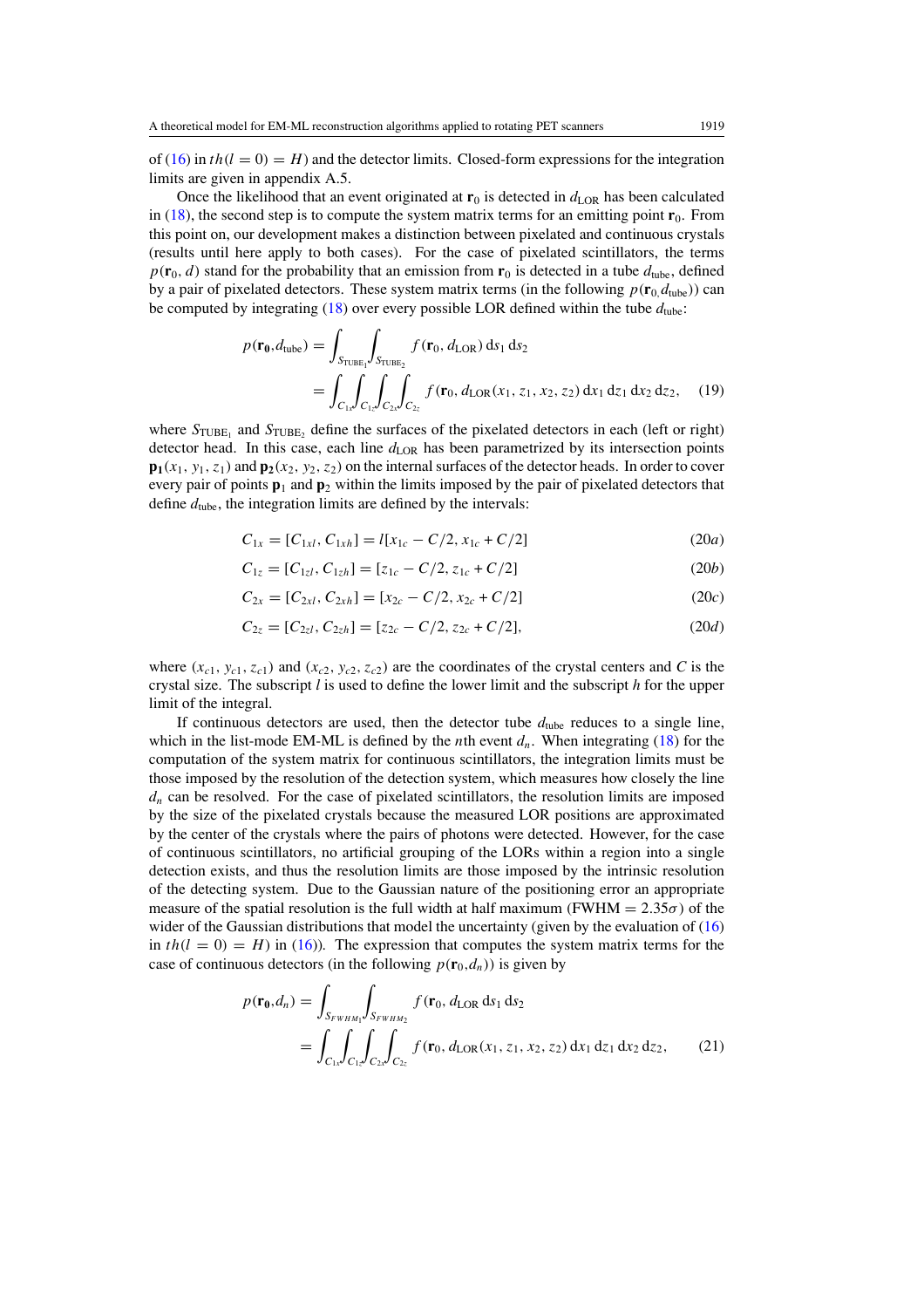<span id="page-12-0"></span>where  $S_{\text{FWHM}_1}$  and  $S_{\text{FWHM}_2}$  define the surfaces imposed by the Gaussian resolution limits in each detector head and therefore

$$
C_{1x} = [C_{1x}, C_{1xh}] = [x_{1c} - FWHM/2, x_{1c} + FWHM/2]
$$
 (22*a*)

$$
C_{1z} = [C_{1z}, C_{1zh}] = [z_{1c} - FWHM/2, z_{1c} + FWHM/2]
$$
 (22*b*)

$$
C_{2x} = [C_{2xl}, C_{2xh}] = [x_{2c} - FWHM/2, x_{2c} + FWHM/2]
$$
 (22*c*)

$$
C_{2z} = [C_{2z}, C_{2zh}] = [z_{2c} - FWHM/2, z_{2c} + FWHM/2].
$$
 (22*d*)

Note that (22) requires to integrate both in  $S_{\text{FWHM}_1}$  and  $S_{\text{FWHM}_2}$ . A single integration will provide the probability of detecting an emission produced in  $\mathbf{r}_0$  in  $S_{\text{FWHM}_1}$ , but leaving undetermined the position of the second detection. Appendix A.6 shows a thorough development of  $(19)$  and  $(21)$  as a function of the expressions given by  $(18)$  and  $(17)$ .

#### *3.3. Generalization to arbitrary non-negative basis functions*

It is necessary to extend the results for an emitting point  $\mathbf{r}_0$  proposed in sections [3.1](#page-4-0) and [3.2](#page-6-0) to the general case of emissions from a basis function *b*. Let us interpret the basis function  $v(\mathbf{r} - \mathbf{r}_b)$  centered at the position  $\mathbf{r}_b$  as the probability density function of emitting points within a certain region of space (for this it is necessary that the basis function is non-negative and that it integrates to 1). Then, the probability of emitting a pair of photons within the region defined by the basis function *b* and the likelihood that these pairs of photons are detected by our detector head is

$$
p(b) = \int_{\mathbb{R}^3} p(\mathbf{r}) v(\mathbf{r} - \mathbf{r}_b) \, \mathrm{d}\mathbf{r}.\tag{23}
$$

Similarly, an expression can be obtained for the terms of the system matrix for any basis function based on the results for an emitting point:

$$
p(b,d) = \int_{\mathbb{R}^3} p(\mathbf{r}, d) v(\mathbf{r} - \mathbf{r}_b) d\mathbf{r}.
$$
 (24)

As has been already mentioned the terms *p(b,d)* have traditionally been computed analytically by estimating the intersection of the function *b* along the event defined by *d* (a tube  $d_{\text{TUBE}}$  for pixelated scintillators and a LOR *dn* for the continuous case) (Reader *et al* [2002\)](#page-26-0). These linefunction intersection methods can be justified on the basis of our method (defined by [\(19\)](#page-11-0) and [\(21\)](#page-11-0)). If the intrinsic uncertainty associated with the detection system is not considered then the probability  $p(\mathbf{r}, d)$  in (24) is zero everywhere except at the points of the event *d*. Moreover, the probability of all points  $\mathbf{r}_0$  along the LOR is constant and, therefore, the probability can go out of the integral, yielding that the probability of detection of a pair of photons emitted in a basis function *b* in *d* is proportional to the integral of the basis function along the event (tube or line) *d*.

## **4. Validation**

The analytical methods that have been developed in sections [3.1](#page-4-0) and [3.2](#page-6-0) to compute the normalizing term and the system matrix have been implemented and subsequently evaluated. The well-known Monte Carlo simulator GATE (the Geant4 applications for emission tomography) (Jan *et al* [2004](#page-26-0)) has been used to validate our mathematical model and its implementation. In addition to the algorithm validation, some conclusions and contributions obtained after the algorithm implementation are pointed out in sections [4.1.1](#page-13-0) and [4.2.1.](#page-16-0)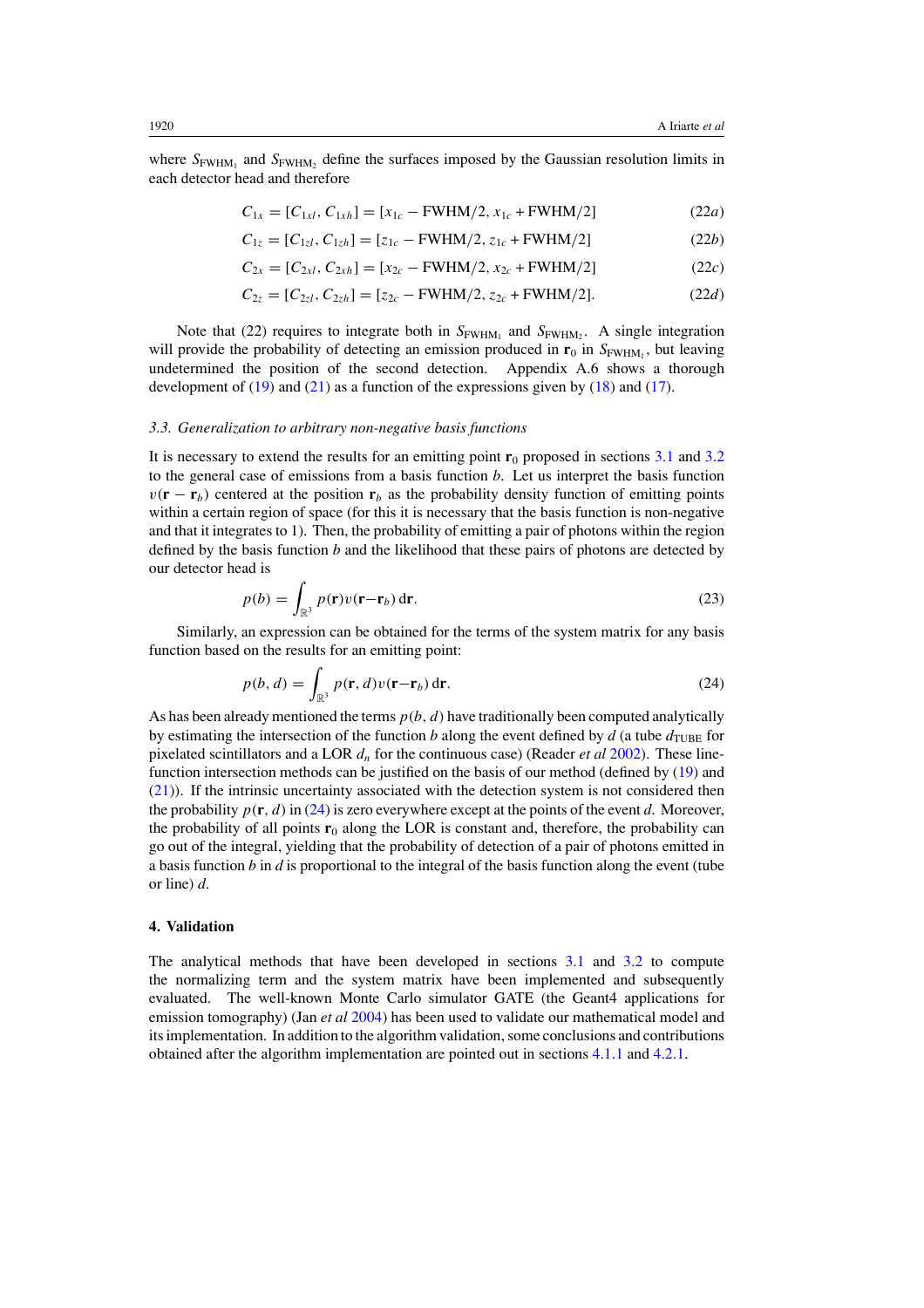<span id="page-13-0"></span>

**Figure 6.** Normalizing term along sectors of 45◦ of circumferences of different radius in the central transaxial plane *(xy)*. The radius is given in millimeters. (This figure is in colour only in the electronic version)

# *4.1. Validation of the normalizing term*

For the validation of the normalizing term, the proposed analytical scheme has been adapted for the experimental small animal PET described in Gimenez *et al* (2004). This PET scanner consists of two continuous lutetium oxyorthosilicate (LSO) detector heads. The dimensions of the setup (as defined in figure [1\)](#page-5-0) are  $W = 42$  mm,  $L = 42$  mm,  $H = 10$  mm and  $S = 82$  mm, and the angular step of rotation around the *z*-axis is 22*.*5◦.

The normalizing terms along the points of a circumference in the central transaxial plane (plane *xy*) placed in the center of the scanner and for a grid of points in the *yz* plane have been computed. For both experiments, the normalized mean-square error, NMSE (defined as  $NMSE = \frac{1}{N} \sum_{i=0}^{N-1} [(X_{an_i} - X_{MC_i})^2 / \bar{X}_{an} \bar{X}_{MC}]$ , where  $X_{an}$  contains the points obtained by our analytical method,  $X_{MC}$  contains the points obtained by the Monte Carlo simulator,  $N$  is the total number of computed points (i.e. the size of  $X_{an}$  and  $\bar{X}_{MC}$ ) and  $\bar{X}_{MC}$  are the means of  $X_{\text{an}}$  and  $X_{\text{MC}}$ ) is in the order of 10<sup>-3</sup>. With regard to the computational time, for the *yx* plane simulations, one million gamma-pair emissions from 120 different point sources have been simulated using the Monte Carlo method. The execution time was around 500 h. The results achieved by means of the analytical method have been obtained in less than 40 s on the same computer.

*4.1.1. Cylindrical symmetry.* One of the features that all the previous analytical implementations of the normalizing term share is the assumption of cylindrical symmetry with respect to the rotation axis (the  $z$ -axis in the scheme shown in figure [1\)](#page-5-0). Figure 6 plots the normalizing term computed by means of the proposed analytical method along 45◦ (note that given the scanner rotation symmetry, the normalizing term must be periodic with a periodicity no greater than 22*.*5◦) of different radius circumferences in the central transaxial plane centered in the *z*-axis. A simple look at this plot shows that the normalizing term along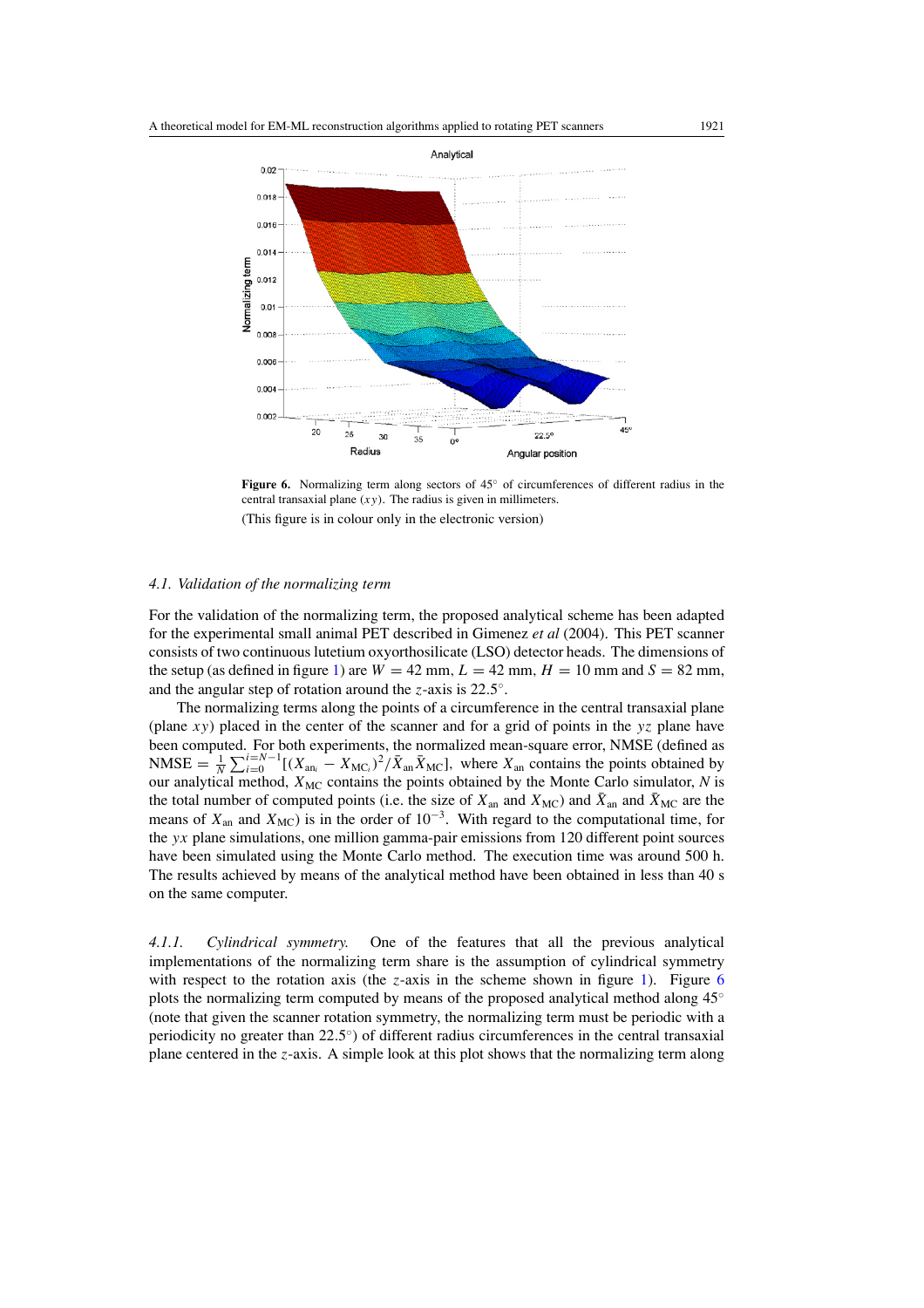<span id="page-14-0"></span>a circumference centered in this axis is not a constant, and therefore it can be concluded that the cylindrical symmetry condition is not always fulfilled. To better illustrate this fact, the percentages of variation (computed as the ratio of the peak-to-peak difference to the mean value) of the normalizing term along some of these circumferences have been computed, and it has been seen that the larger radius circumferences show fluctuations that reach 40% of variation.

The periodical behavior that can be observed in figure [6](#page-13-0) is caused by the rotation step of the scanner (the angular distance between two consecutive peaks corresponds to the rotation angular step). This means that the cylindrical symmetry assumption is appropriate for the case of scanners with continuous rotation around the *z*-axis, and it is even reasonable for the case of stepped rotation in very small angular steps. However, as the angular rotation step gets larger, this assumption can give rise to important inaccuracies in the computation of the normalizing term. This statement can be corroborated through a set of simulations for one of the commercially available small animal PET systems, the YAP-PET (Guerra *et al* [2000\)](#page-26-0). The YAP-PET is a rotating planar detector PET scanner whose computer controlled rotation allows us to perform rotation angular steps of 0*.*7*,* 1*.*4*,* 2*.*8*,* 5*.*6*,* 11*.*2*,* 22*.*5*,* 45 and 90◦. Figure [7](#page-15-0) shows, for several of these rotation configurations, the values of fluctuation of the normalizing term (computed by means of the analytical method proposed here) along a circumference in the central transaxial plane as a function of its radius. As has been pointed out before, the percentage of variation gets more and more important as the rotation angle increases, reaching values of more than 300% in the 90◦ case.

#### *4.2. Validation of the system matrix*

For the continuous scintillator case, the experimental scheme proposed by Gimenez *et al*  $(2004)$   $(W = 42$  mm,  $L = 42$  mm,  $H = 10$  mm and  $d = 82$  mm) has been implemented. For the pixelated case, a discretized version of the continuous setup has been chosen to perform the system matrix validation. The  $42 \text{ mm} \times 42 \text{ mm}$  detector heads have been divided into square detector elements of size  $C = 6$  mm (the factor somewhat higher compared to reality).

Regarding the uncertainty estimation, as has been pointed out, the detector readout and signal processing involved in the event positioning depend strongly on each scanner design. Therefore, in order to perform high-quality reconstructions, the value of the Gaussian standard deviation  $(\sigma)$  that estimates the positioning error should be directly obtained from the scanner for which the system matrix is going to be computed. In this paper, for demonstration purposes, the value of  $\sigma$  has been computed by means of the Monte Carlo simulator. Nevertheless, the procedure to experimentally estimate the value of this parameter is similar to that followed in the Monte Carlo simulations: a narrow 511 keV gamma-ray beam must be generated normally incident on the center  $(x = 0, z = 0)$  of the detection module. A <sup>22</sup>Na point source with electronic collimation and a precision *X–Y* stage can be used to perform the experiment. Listmode data must be generated to give the  $(x, y, z)$  location of each detection. Then, for each uncertainty direction,  $(x \text{ and } z)$ , the sample standard deviation can be estimated by applying the following expression:

$$
\sigma_k = \sqrt{\frac{1}{N-1} \sum_{i=1}^{N} (k_i - \mu_k)^2}, k = x, z,
$$
\n(25)

where  $\{k_1, k_2, \ldots, k_N\}$  is the sample of detected positions in each direction, and  $\mu_k$  is the mean of each sample, which should match the detector center  $(\mu_x = \mu_z = 0)$  in this case.

In order to estimate the dependence of  $\sigma$  with the DOI (see section [3.2.2\)](#page-9-0), the experiment must be carried out with different thickness scintillators. For each thickness, it will be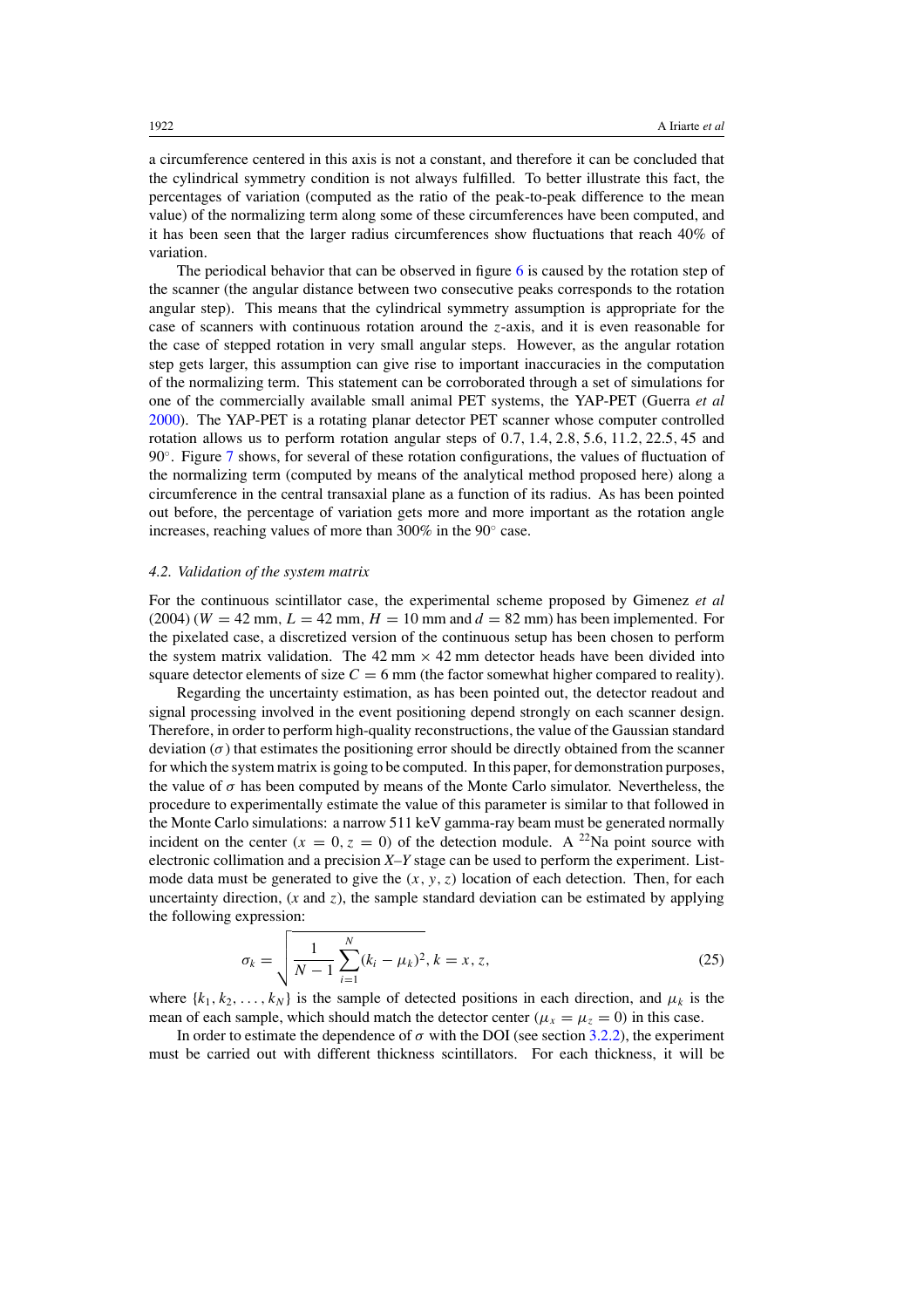<span id="page-15-0"></span>

**Figure 7.** Fluctuation of the normalizing term (computed as the ratio of the peak-to-peak difference to the mean value) along a circumference as a function of its radius for the different rotation configurations (rotation angular steps of 11*.*2 (c), 22*.*5 (d), 45 (e) and 90◦ (f)) of the YAP-PET scanner. The variation is negligible for the smallest rotation steps but can reach values of more than 300% for the 90◦ rotation case.

considered that the maximum positioning error is due to those photons that interact in the internal surface of the detector  $(l = 0)$ . It will be therefore assumed that the standard deviation obtained for a given thickness defines the detection uncertainty for a gamma photon seeing that crystal thickness after its first interaction. The parameters *m* and *b* that define [\(16\)](#page-10-0) can be extracted by fitting the *σ*-thickness curves obtained to a linear polynomial.

The standard deviations  $\sigma$  have been estimated applying the described procedure to the two scanners (continuous and pixelated) for which the system matrix is going to be computed. One million normally incident emissions from a point source located at the center of the setup were simulated for five different detector thicknesses. The histograms for the *z* position detected are shown in figure [8](#page-16-0) for both continuous and pixelated LSO detectors with a thickness of  $H = 10$  mm. Figure [9](#page-16-0) shows the standard deviation as a function of the crystal thickness for four different detector materials. These graphs provide a visual demonstration of the statements made in section [3.2.2;](#page-9-0) the detection uncertainty can be fitted to a Gaussian profile and the dependence of  $\sigma$  with the thickness can be approximated by a linear function.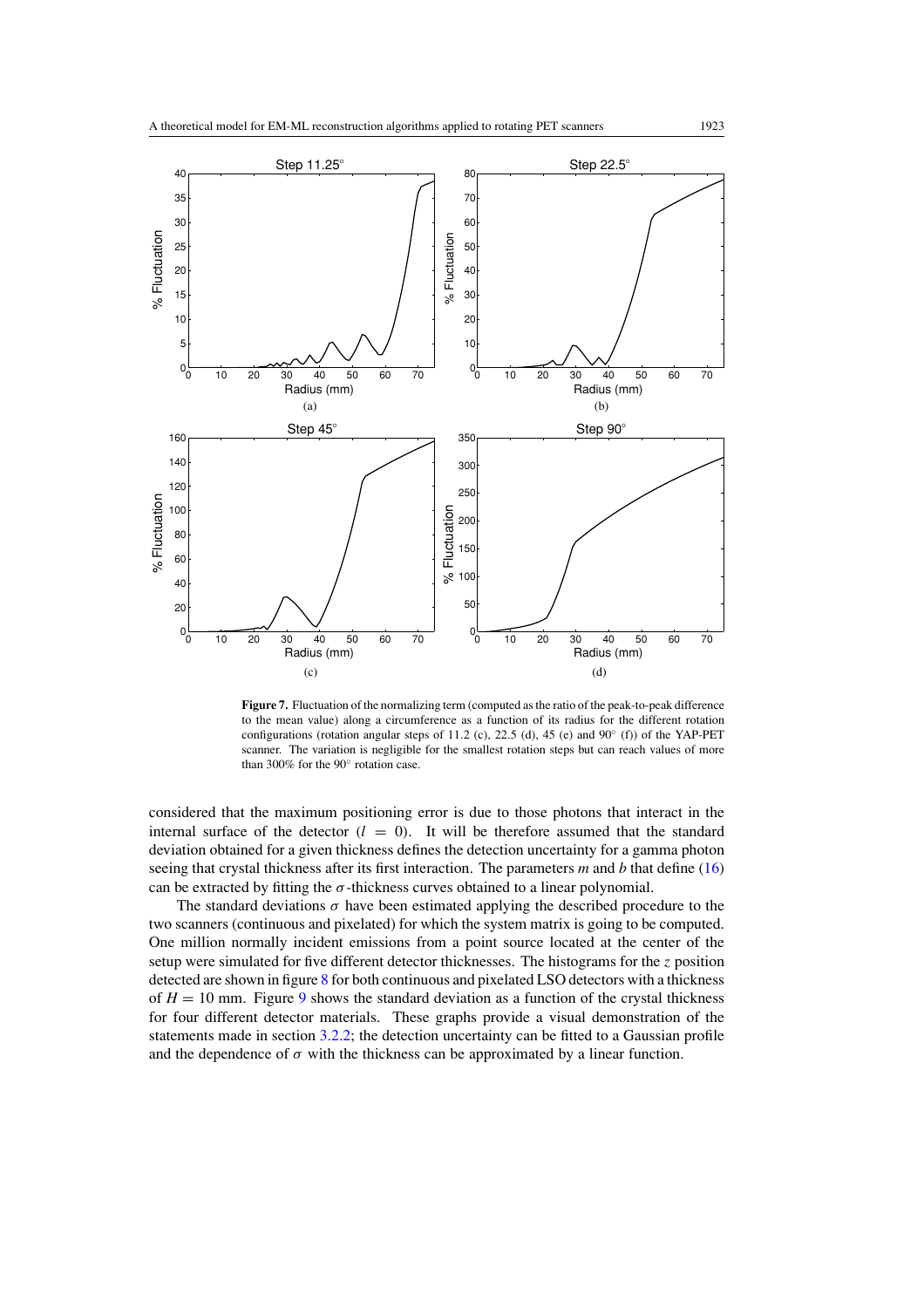<span id="page-16-0"></span>

**Figure 8.** Histograms of the *z* position detected after one million normally incident emissions from a point source positioned at  $(0, 0, 0)$ : histogram for a continuous detector of thickness  $H = 10$  mm (a), and histogram for a pixelated detector of thickness  $H = 5$  mm (b).



**Figure 9.** Standard deviation as a function of the crystal thickness for four different crystal materials.

Once the  $\sigma$ -thickness dependence has been estimated, the system matrix for a grid of points in the *yz* plane has been calculated for two different lines of response (oblique and perpendicular to the detector planes) and compared with the Monte Carlo results. The first line of response, perpendicular to the detector planes, is defined by the detection coordinates (in millimeters): *(*0*,* −41*,* 0*)* and *(*0*,* 41*,* 0*)*, and the second one, oblique, by: *(*12*,* −41*,* 12*)* and *(*−12*,* 41*,* −12*).* In all cases, the NMSE is in the order of 10<sup>−</sup>2. Regarding the computational cost, for each of the lines of response the grid of points in the *yz* plane was composed of 120 point sources. With regard to the Monte Carlo method, ten million gamma-pair emissions for 20 different point sources (just the sources in  $z = 0$  had to be computed as the rest were obtained by moving the reference LOR with respect to this axis) have been simulated. The execution time was 80 h. Simulations with the analytical approach have been obtained in less than 2 min for each line.

*4.2.1. Contributions.* Table [1](#page-17-0) summarizes the improvement achieved, in terms of NMSE, with respect to the Monte Carlo simulations. For both continuous and pixelated scintillators, the column labeled 'Analytical' contains the NMSE obtained with the method introduced in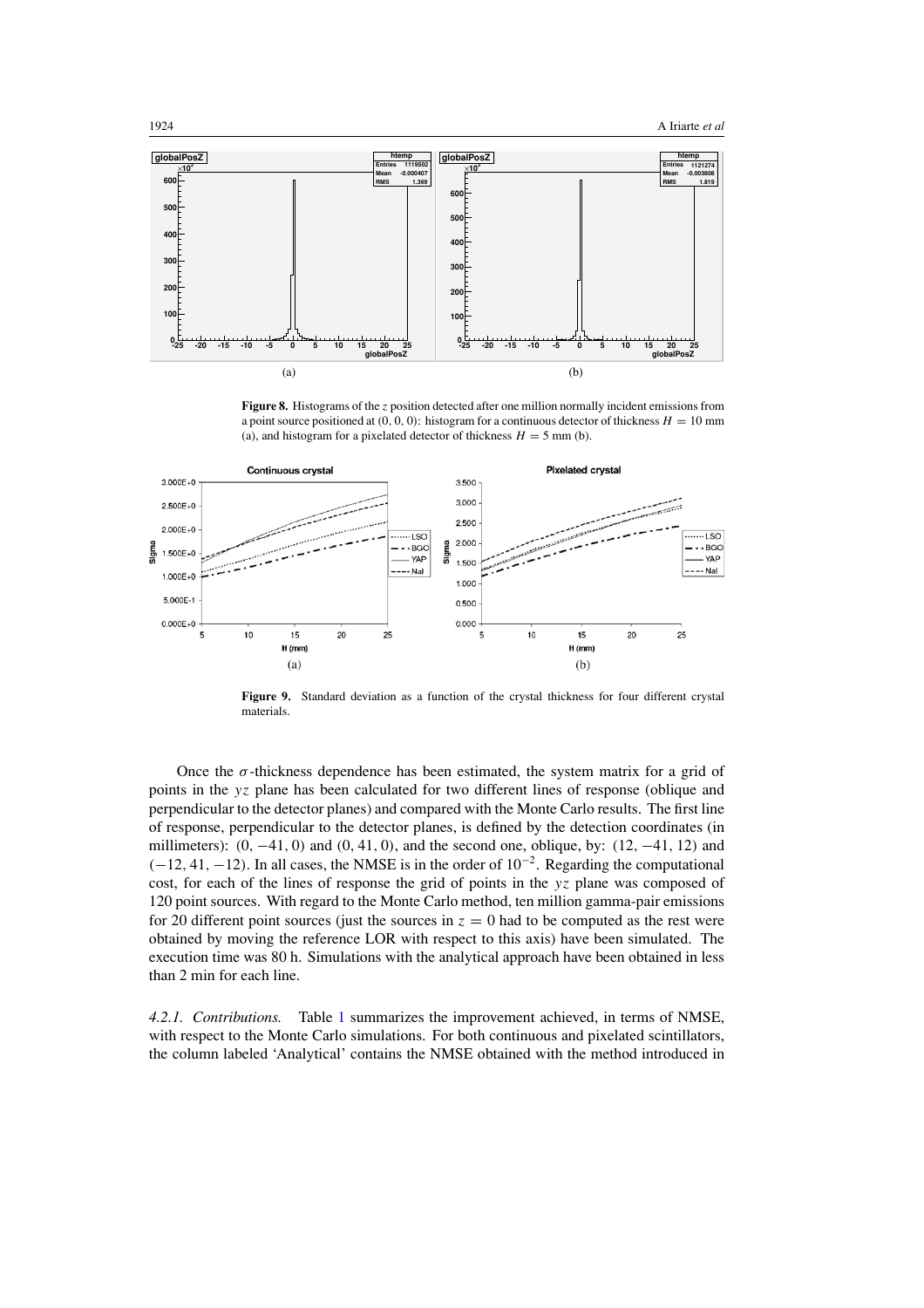|               | <b>NMSE</b><br>Continuous scintillator |                  |         |                |
|---------------|----------------------------------------|------------------|---------|----------------|
|               | Analytical                             | No cos $\varphi$ | Uniform | Constant-sigma |
| Perpendicular | 0.05                                   | 4.50             | 0.69    | 0.15           |
| Oblique       | 0.05                                   | 3.83             | 0.79    | 0.13           |
|               | Pixelated scintillator                 |                  |         |                |
|               | Analytical                             | No cos $\varphi$ | Uniform | Constant-sigma |
| Perpendicular | 0.03                                   | 4.56             | 0.68    | 0.11           |
| Oblique       | 0.08                                   | 4.92             | 1.10    | 0.18           |

<span id="page-17-0"></span>**Table 1.** Quantification, in terms of the NMSE with respect to the Monte Carlo results of the improvement obtained by means of the addition of the uniform distribution term, the exponential model for the probability of interaction through the crystal and the DOI variability of the uncertainty.

this paper, the column 'No cos  $\varphi$ ' contains the NMSE obtained without introducing the term for the uniform distribution of the LORS; 'Uniform' contains the results with an uniform model for the probability of interaction through the crystal and 'Fixed sigma' contains the error for the results with a constant value of sigma. The value of the fixed sigma has been chosen to be the maximum standard deviation  $\sigma_H$  (given by the evaluation of [\(16\)](#page-10-0) in  $t(l = 0) = H$ ).

#### **5. Discussion**

We have developed analytical methods to compute both the normalizing and the system matrix terms for the EM-ML based algorithms that are based strictly on their statistical definitions and that are valid for the continuous detector case. Our development comprises two welldifferentiated steps. First, the normalizing term and the system matrix for a single emitting point are computed. It is in this first step that the geometry of the planar detector scanner, the uniform distribution of emitted lines in the sphere, the DOI of the incident gamma rays, the efficiency of the scintillators, the interactions of the gamma rays with matter, and the intrinsic resolution of the readout and signal processing are taken into account. Moreover, the method can be easily expanded to take into account further refinements in the image formation process in PET. In the second step, the results for a single emitting point are extended to the case of an arbitrary basis function as long as it can be reduced to a probability density function. This conversion from a point to a basis function explicitly relates the continuous quantity that we want to measure (concentration of tracer distribution) with its discrete representation without the heuristic approximations made by other methods.

Within the limitations of the Monte Carlo simulations, the new analytical method provides similar results at a small fraction of the computational cost. Therefore, it is a convenient framework to model the PET process and to quantify the significance of different physical factors that take place in it. In this regard, the method developed could be thought of as an excellent tool for the design and evaluation of PET cameras.

In addition to the already-cited properties, the new developed method for the computation of the normalizing and system matrix terms deviates from previous works in that:

- (i) It can use directly list-mode data produced by continuous detectors. That is, no data rebinning is needed. Therefore, all the information contained in the raw data is accessible to the reconstruction method.
- (ii) Regarding the normalizing term, it does not assume cylindrical symmetry. All the alternative analytical calculations of point sensitivity valid for the case of continuous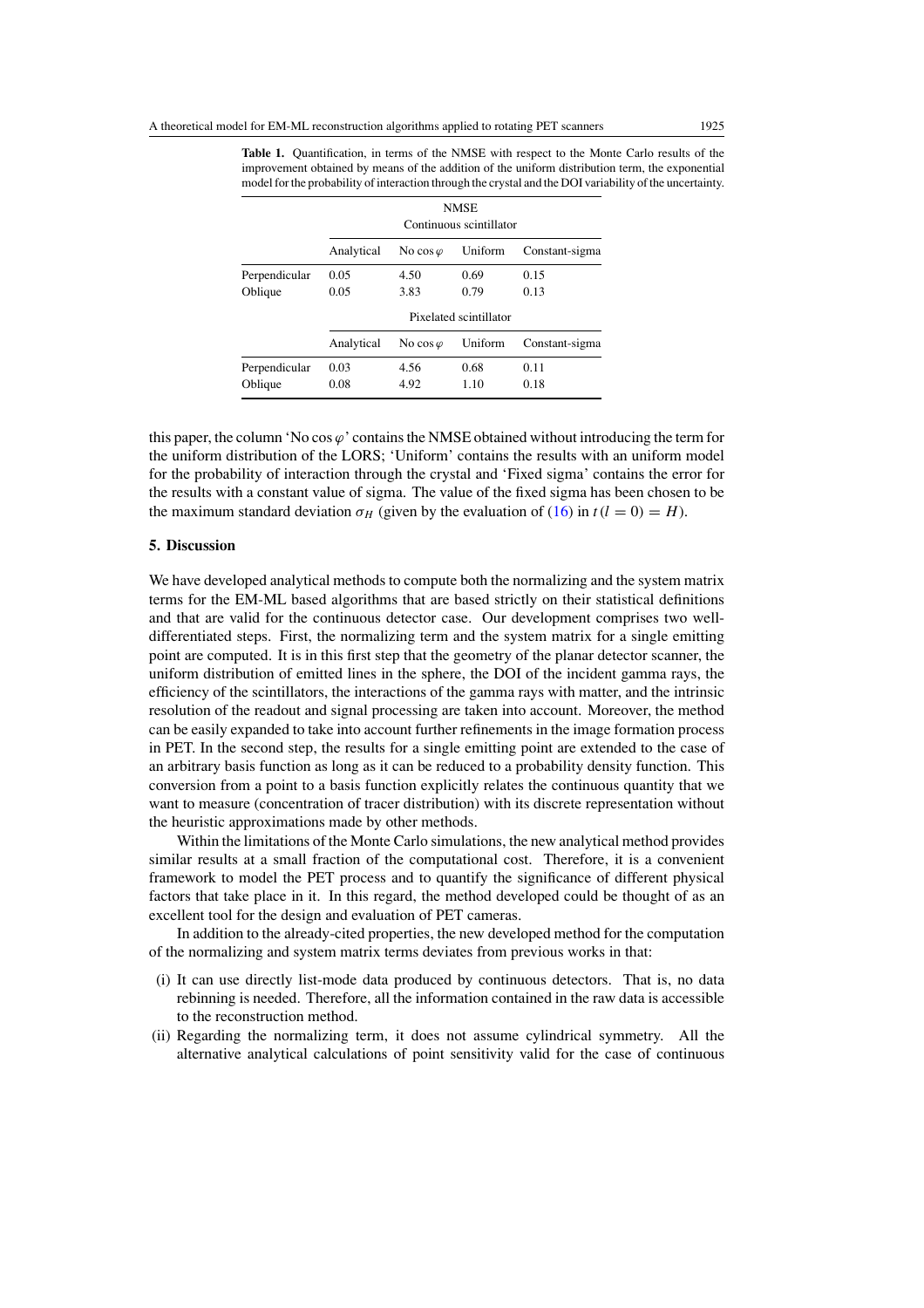detectors assume cylindrical symmetry. Nevertheless, the results obtained by our method show that dual-head PET cameras do not always present exact cylindrical symmetry.

(iii) Regarding the system matrix, it explicitly takes into account the uniform distribution of emitted lines in the sphere, it assumes an exponential model for the probability of detection along the photon path and it models the dependence or the uncertainty in the detection with the depth of the first interaction.

# **Acknowledgments**

This work was funded by the European Union (FP6-502828 and UE-512092), the US National Institutes of Health (HL740472), the Spanish Comision Interministerial de Ciencia y Tecnologiá (BFU2004-00217), the Spanish Ministerio de Educacion y Ciencias (CSD2006-0023, BIO2007-67150-C03-01 and -03), the Spanish Fondo de Investigacion Sanitaria ´ (04*/*0683) and the Comunidad de Madrid (S-GEN-0166-2006). We are grateful to the Department of Computer Architecture and Electronics of the University of Almería (Spain) for providing computer resources.

## **Appendix A.**

# *A.1. Derivation of the terms*  $\alpha_{\varphi}(\mathbf{r}_0, \gamma)$  *and*  $\beta_{\varphi}(\mathbf{r}_0, \gamma)$

In this section, we provide an analytical derivation of the terms  $\alpha_{\varphi}(\mathbf{r}_0, \gamma)$  and  $\beta_{\varphi}(\mathbf{r}_0, \gamma)$  used in section [3.1.](#page-4-0)

The angles of view from the point  $\mathbf{r}_0$  of coordinates  $(x_0, y_0, z_0)$  into each detector within the plane  $\Pi_{\nu}$  (see figure [A1\)](#page-19-0) are

$$
\alpha_{\varphi 1}(\mathbf{r}_0, \gamma) = \angle (D\mathbf{r}_0 F) \tag{A.1a}
$$

$$
\beta_{\varphi 1}(\mathbf{r}_0, \gamma) = \angle (F\mathbf{r}_0 C) \tag{A.1b}
$$

$$
\alpha_{\varphi 2}(\mathbf{r}_0, \gamma) = \angle (E\mathbf{r}_0 B) \tag{A.1c}
$$

$$
\beta_{\varphi 2}(\mathbf{r}_0, \gamma) = \angle (A\mathbf{r}_0 E). \tag{A.1d}
$$

The analytical expressions for the points *A,B,C,D,E* and *F* are

$$
A = \left(x_0 - \left(\frac{S}{2} + y_0\right)\tan\gamma, -\frac{S}{2}, \frac{W}{2}\right)
$$
 (A.2*a*)

$$
B = \left(x_0 - \left(\frac{S}{2} + y_0\right)\tan\gamma, -\frac{S}{2}, -\frac{W}{2}\right)
$$
\n(A.2b)

$$
C = \left(x_0 + \left(\frac{S}{2} - y_0\right)\tan\gamma, \frac{S}{2}, -\frac{W}{2}\right)
$$
 (A.2*c*)

$$
D = \left(x_0 + \left(\frac{S}{2} - y_0\right)\tan\gamma, \frac{S}{2}, \frac{W}{2}\right)
$$
 (A.2*d*)

$$
E = \left(x_0 - \left(\frac{S}{2} + y_0\right)\tan\gamma, -\frac{S}{2}, z_0\right)
$$
 (A.2*e*)

$$
F = \left(x_0 + \left(\frac{S}{2} - y_0\right)\tan\gamma, \frac{S}{2}, z_0\right). \tag{A.2f}
$$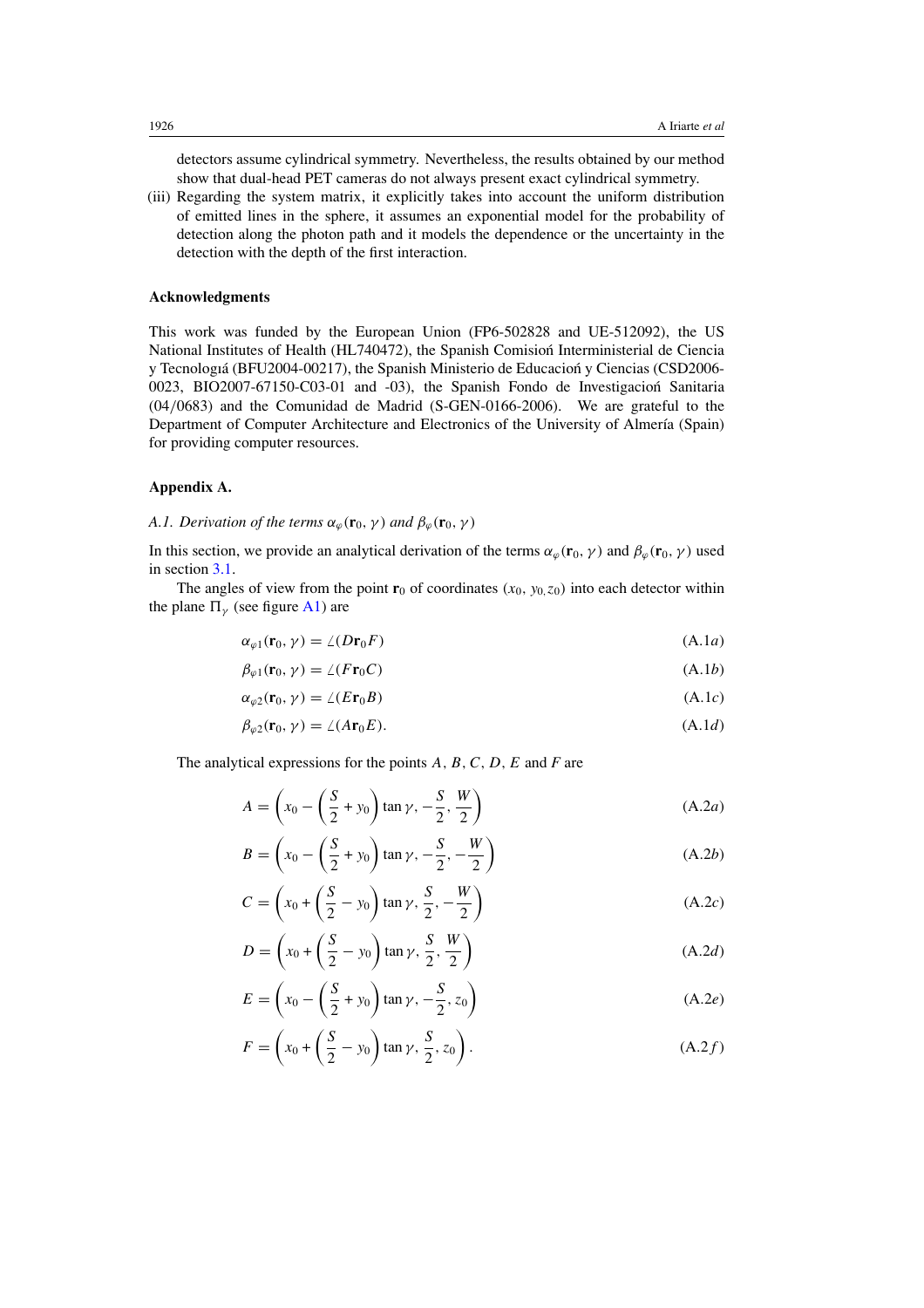<span id="page-19-0"></span>

**Figure A1.** Geometrical characterization of the range of angles of view from the point **r**<sub>0</sub> into the detector heads within the plane  $\Pi_{\gamma}$ .

The total area of detectable lines emitted by  $\mathbf{r}_0$  in the plane  $\Pi_\gamma$  is limited by  $\alpha_\varphi(\mathbf{r}_0, \gamma)$ and  $\beta_{\varphi}(\mathbf{r}_0, \gamma)$ :

$$
\alpha_{\varphi}(\mathbf{r}_0, \gamma) = \min(\alpha_{\varphi 1}(\mathbf{r}_0, \gamma), \alpha_{\varphi 2}(\mathbf{r}_0, \gamma))
$$
\n(A.3a)

$$
\beta_{\varphi}(\mathbf{r}_0, \gamma) = \min(\beta_{\varphi 1}(\mathbf{r}_0, \gamma), \beta_{\varphi 2}(\mathbf{r}_0, \gamma)).
$$
\n(A.3b)

# *A.2. Derivation of the terms*  $\alpha_{\gamma}(\mathbf{r}_0)$  *and*  $\beta_{\gamma}(\mathbf{r}_0)$

In this section, we provide an analytical derivation of the terms  $\alpha_{\gamma}(\mathbf{r}_0)$  and  $\beta(\mathbf{r}_0)$  used in section [3.1.](#page-4-0)

The expressions for the angle values seen by the point  $\mathbf{r}_0$  in the *XY* plane (as shown in figure [A2\)](#page-20-0) are

$$
\alpha_{\gamma 1}(\mathbf{r}_0) = \arctan\left(\frac{\frac{L}{2} + x_0}{\frac{S}{2} - y_0}\right) \tag{A.4a}
$$

$$
\beta_{\gamma 1}(\mathbf{r}_0) = \arctan\left(\frac{\frac{L}{2} - x_0}{\frac{S}{2} - y_0}\right) \tag{A.4b}
$$

for the right side detector, and

$$
\alpha_{\gamma 2}(\mathbf{r}_0) = \arctan\left(\frac{\frac{L}{2} - x_0}{\frac{S}{2} + y_0}\right) \tag{A.5a}
$$

$$
\beta_{\gamma 2}(\mathbf{r}_0) = \arctan\left(\frac{\frac{L}{2} + x_0}{\frac{S}{2} + y_0}\right) \tag{A.5b}
$$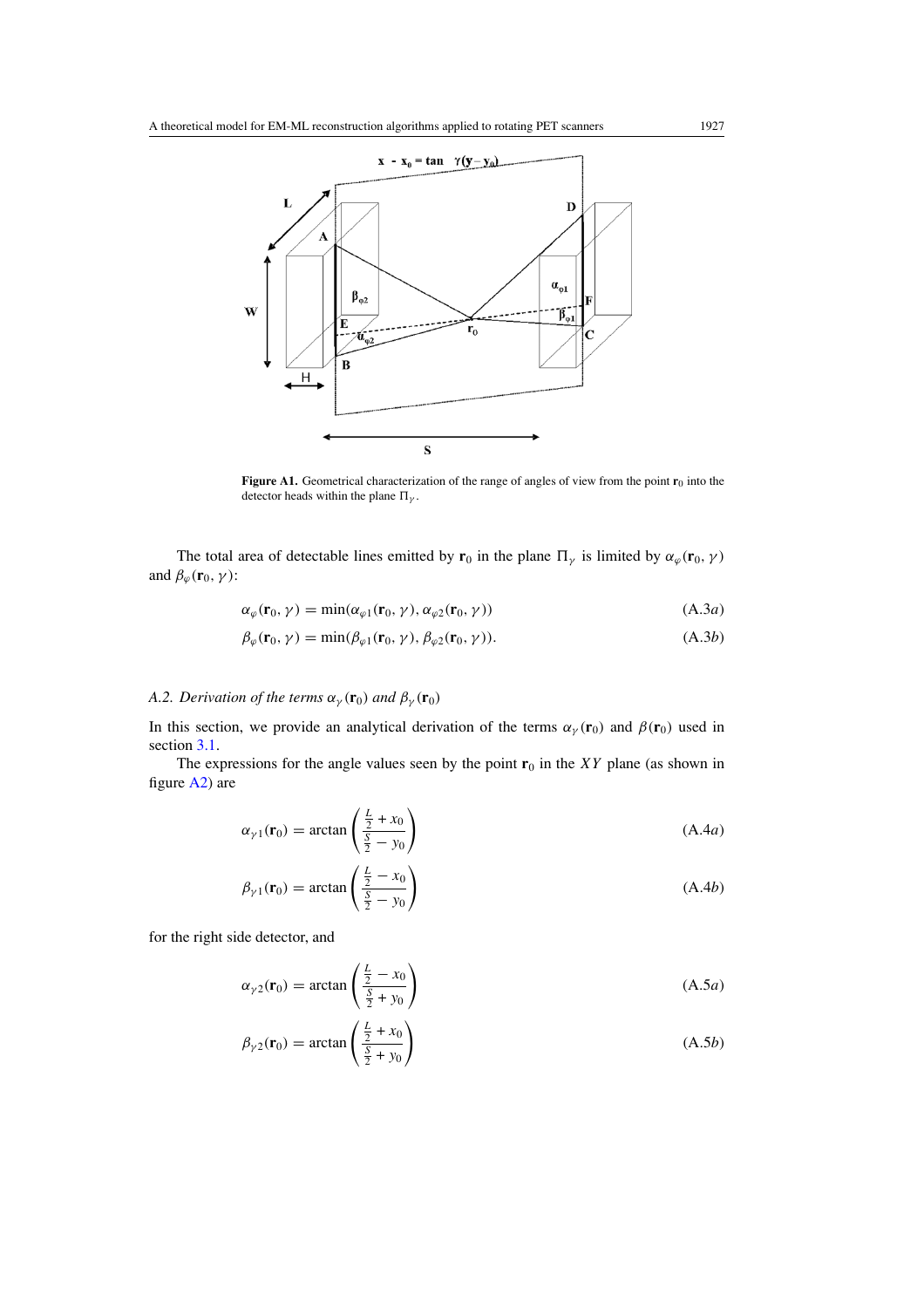<span id="page-20-0"></span>

**Figure A2.** Geometrical characterization of the range of angles of view from the point  $\mathbf{r}_0$  into the detector heads within the plane XY.

for the left side detector.

The total area of detectable lines emitted by  $\mathbf{r}_0$  in the plane  $XY_\gamma$  is limited by  $\alpha_\gamma(\mathbf{r}_0)$  and  $\beta_{\gamma}(\mathbf{r}_0)$ :

$$
\alpha_{\gamma}(\mathbf{r}_0) = \min(\alpha_{\gamma 1}(\mathbf{r}_0), \alpha_{\gamma 2}(\mathbf{r}_0)),\tag{A.6a}
$$

$$
\beta_{\gamma}(\mathbf{r}_0) = \min(\beta_{\gamma 1}(\mathbf{r}_0), \beta_{\gamma 2}(\mathbf{r}_0)).
$$
\n(A.6b)

# *A.3. Intersection points*

In this section, we provide expressions for the intersection points  $\mathbf{p}'_1(x'_1, y'_1, z'_1)$  and  $\mathbf{p}'_2(x'_2, y'_2, z'_2)$  mentioned in section [3.2.](#page-6-0) As has been previously noted  $\mathbf{p}'_1$  and  $\mathbf{p}'_2$  correspond to the two points defining the line  $d'_{\text{LOR}}$  at which the event actually took place instead of in the detected LOR (defined by the positions  $\mathbf{p}_1$  and  $\mathbf{p}_2$ ). As uncertainty is considered just in the *X* and *Z* directions, it follows that

$$
y_1' = y_1,\tag{A.7a}
$$

$$
y_2' = y_2 \tag{A.7b}
$$

Integration variables  $z'_1$  ( $\mathbf{r}_0$ ,  $\varphi$ ) and  $z'_2$  ( $\mathbf{r}_0$ ,  $\varphi$ ) are the *z* positions of the  $d'_{LOR}$  ends in the left and right detectors (planes  $y = y_1$  and  $y = y_2$ , respectively), as a function of the inclination angle with respect to  $z = z_0$ . The expression for this variable in terms of  $r_0$  position is

$$
z_1'(\mathbf{r}_0, \varphi) = z_0 + d(\mathbf{r}_0, E) \tan \varphi \tag{A.8a}
$$

$$
z'_{2}(\mathbf{r}_{0}, \varphi) = z_{0} - d(\mathbf{r}_{0}, F) \tan \varphi.
$$
 (A.8b)

As  $\mathbf{r}_0$ , F and E all belong to the plane  $z = z_0$ , distances between them are

$$
d(\mathbf{r}_0, E) = \sqrt{(x_0 - x_1)^2 + (y_0 - y_1)^2},
$$
 (A.9*a*)

$$
d(\mathbf{r}_0, F) = \sqrt{(x_0 - x_2)^2 + (y_0 - y_2)^2}.
$$
 (A.9b)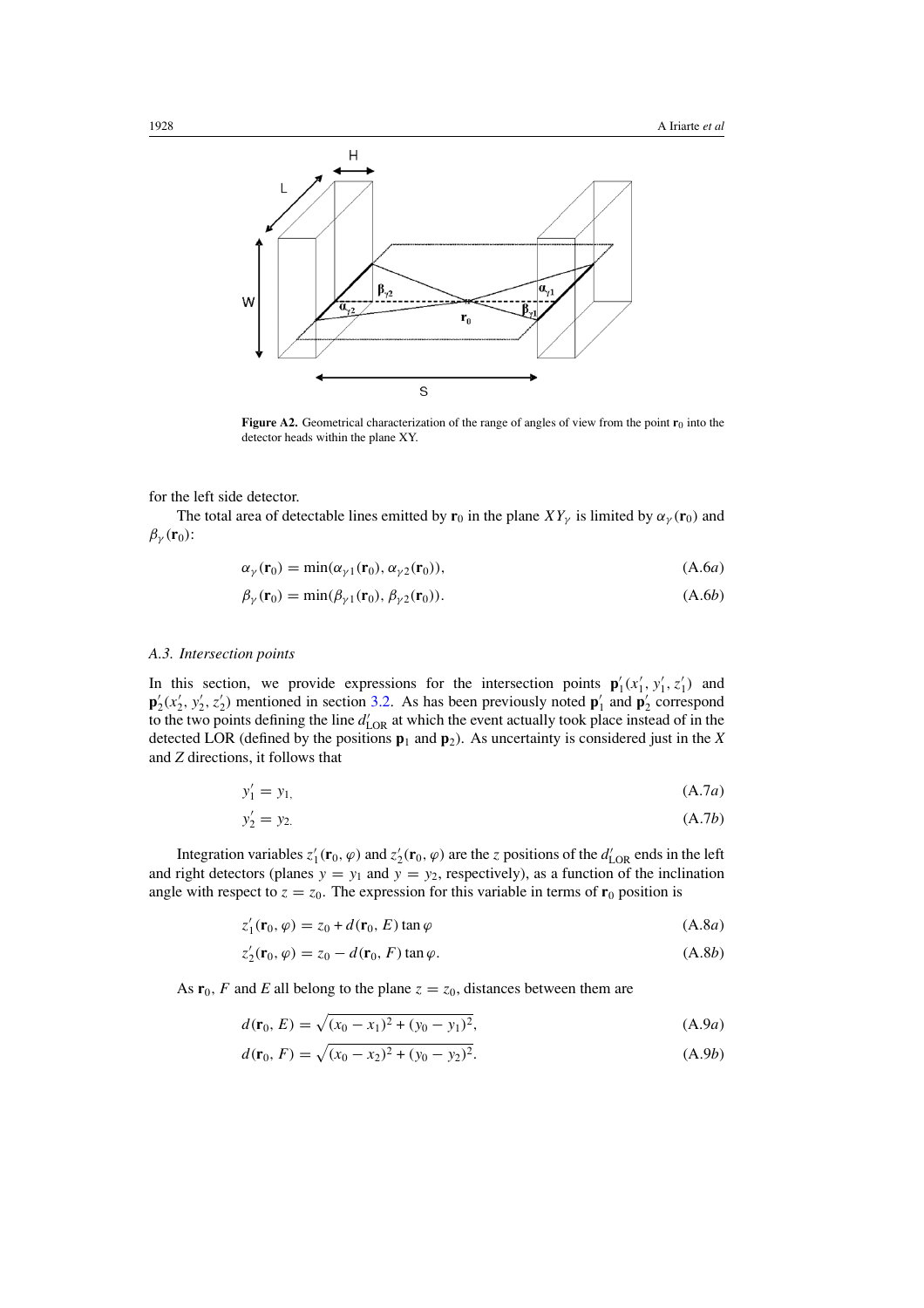Expressions for *E* and *F* have already been developed to compute the integration limits. Integration variables  $x'_{1}(\mathbf{r}_{0}, \gamma)$  and  $x'_{2}(\mathbf{r}_{0}, \gamma)$  turn out to be

 $x'_1(\mathbf{r}_0, \gamma) = x_0 + d(\mathbf{r}_0, E') \tan \gamma,$  (A*.*10*a*)

$$
x_2'(\mathbf{r}_0, \gamma) = x_0 - d(\mathbf{r}_0, F') \tan \gamma.
$$
 (A.10b)

Finally, distances from  $E'$  and  $F'$  to  $\mathbf{r}_0$  are

$$
d(\mathbf{r}_0, E') = \sqrt{(z_0 - z'_1)^2 + (y_0 - y'_1)^2},
$$
\n(A.11*a*)

$$
d(\mathbf{r}_0, F') = \sqrt{(z_0 - 'z_2)^2 + (y_0 - y_2')^2}.
$$
 (A.11b)

Expressions for  $E'$  and  $F'$  have been computed to obtain the integration limits.

#### *A.4. Crystal thickness after first photon interaction*

As shown in figure [5,](#page-9-0) in [\(16\)](#page-10-0), *t(l)* is the crystal thickness that the photon 'sees' after an interaction at *l* units of crystal in the  $d'_{\text{LOR}}$  direction (i.e., the direction defined by the point  $\mathbf{r}_0$ and the angles  $\gamma$ ,  $\varphi$ ). The value of  $t(l)$  is given by

$$
t(l) = \frac{H}{2} - |(l\cos\varphi\cos\gamma)|. \tag{A.12}
$$

#### *A.5. Integration limits*

In this section, we provide closed form expressions for the integration limits  $\varphi_{\min}$ ,  $\varphi_{\max}$ ,  $\gamma_{\min}$ , *γ*max used in section [3.2.3.](#page-10-0)

In a similar way to what has been done in the previous section for the normalizing term, the integration limits  $\varphi_{\text{min}}$ ,  $\varphi_{\text{max}}$  and  $\gamma_{\text{min}}$ ,  $\gamma_{\text{max}}$  can be calculated as the angles of view from the point **r**<sub>0</sub> into the detector heads in the plane  $\Pi_{\nu}$  (axial uncertainty) and in the plane  $\Pi_{\nu}$ (tangential uncertainty), respectively (see figures [3](#page-7-0) and [4](#page-8-0) for the continuous case). But now, as mentioned in section [3.2,](#page-6-0) the limits are restricted by the resolution of the scintillator. This restriction corresponds in each direction of uncertainty to the minimum of three times the maximum standard deviation ( $\sigma(l = 0)$ ) from the detected points and the detector limits. The expression and methodology needed to compute the maximum standard deviation ( $\sigma(l = 0)$ ) have been provided in section [4.](#page-12-0)

Let us consider first the uncertainty in the axial direction. For the continuous scintillator situation, the limits imposed by three times the standard deviation from the detected points  $\mathbf{p}_1(x_1, y_1, z_1)$  and  $\mathbf{p}_2(x_2, y_2, z_2)$  in this direction are given by the points *A, B, C, D* (see figure [A3\)](#page-22-0):

$$
A = \left(x_1, y_1, \min\left(z_1 + 3\sigma_z(l=0), \frac{W}{2}\right)\right)
$$
 (A.13*a*)

$$
B = \left(x_1, y_1, \max\left(z_1 - 3\sigma_z(l=0), -\frac{W}{2}\right)\right)
$$
 (A.13*b*)

$$
C = \left(x_2, y_2, \max\left(z_2 - 3\sigma_z(l=0), -\frac{W}{2}\right)\right)
$$
 (A.13*c*)

$$
D = \left(x_2, y_2, \min\left(z_2 + 3\sigma_z(l=0), \frac{W}{2}\right)\right).
$$
 (A.13*d*)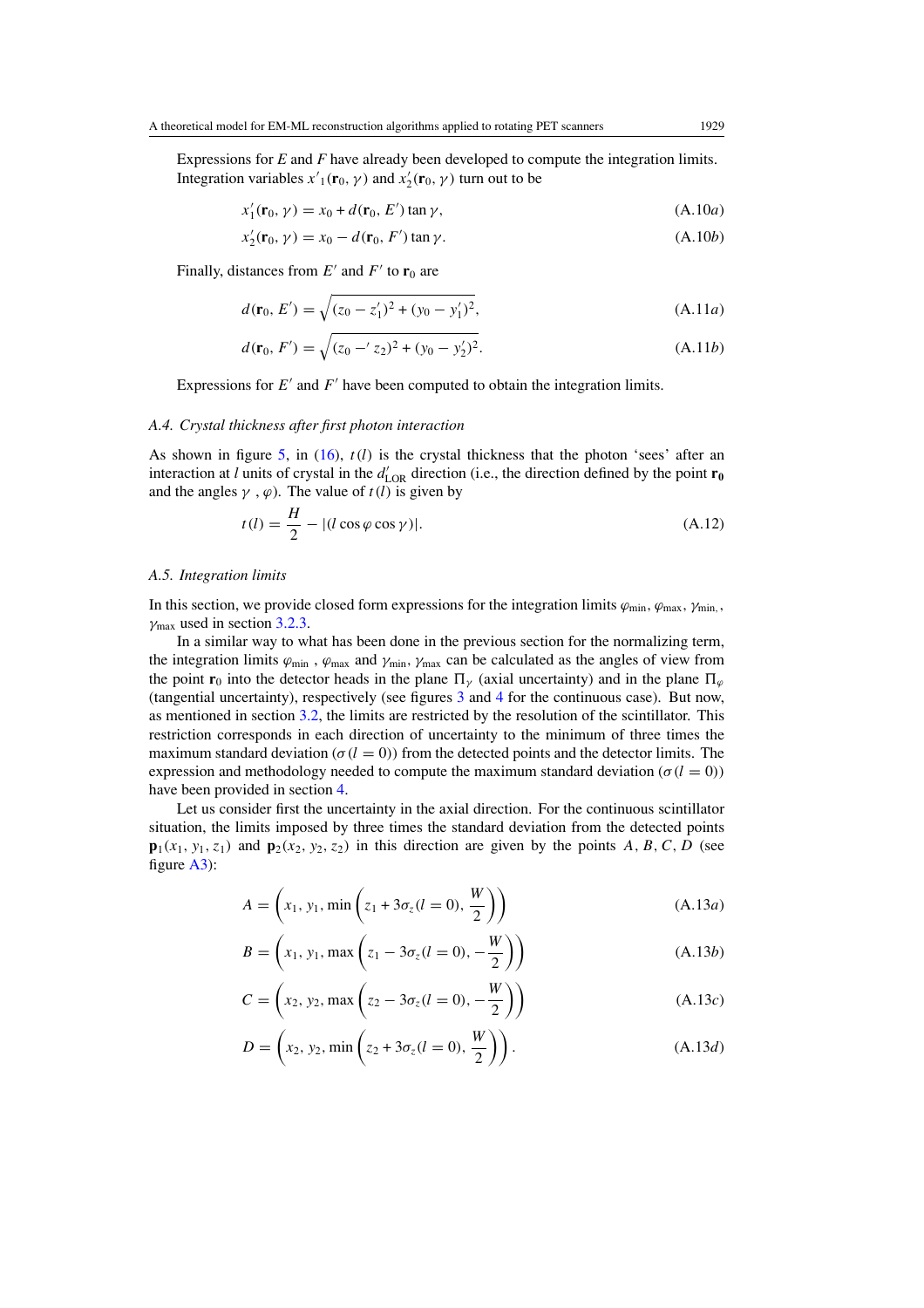<span id="page-22-0"></span>

Figure A3. A, B, C and D are the points located at three times the standard deviation in the axial direction from the detected points  $\mathbf{p}_1$  and  $\mathbf{p}_2$ .



**Figure A4.** Angles of view from  $\mathbf{r}_0$  within the Gaussian limits and plane  $\Pi_{\gamma}$ .

The angles seen by  $\mathbf{r}_0$  into the detector heads restricted to these limits are (see figure A4)

$$
\alpha_{\varphi 1} = \angle (Br_0E) \tag{A.14a}
$$

$$
\beta_{\varphi 1} = \angle (A \mathbf{r}_0 E) \tag{A.14b}
$$

$$
\alpha_{\varphi 2} = \angle (D\mathbf{r}_0 F) \tag{A.14c}
$$

$$
\beta_{\varphi 2} = \angle(C\mathbf{r}_0 F). \tag{A.14d}
$$

Points *E* and *F* are the ends of the segment resulting from the intersection of the plane  $z = z_0$  with the rectangle given by *ABCD*. The analytical expressions (valid for both the continuous and pixelated detector cases) for *E* and *F* are

$$
E = (x_1, y_1, z_0) \tag{A.15a}
$$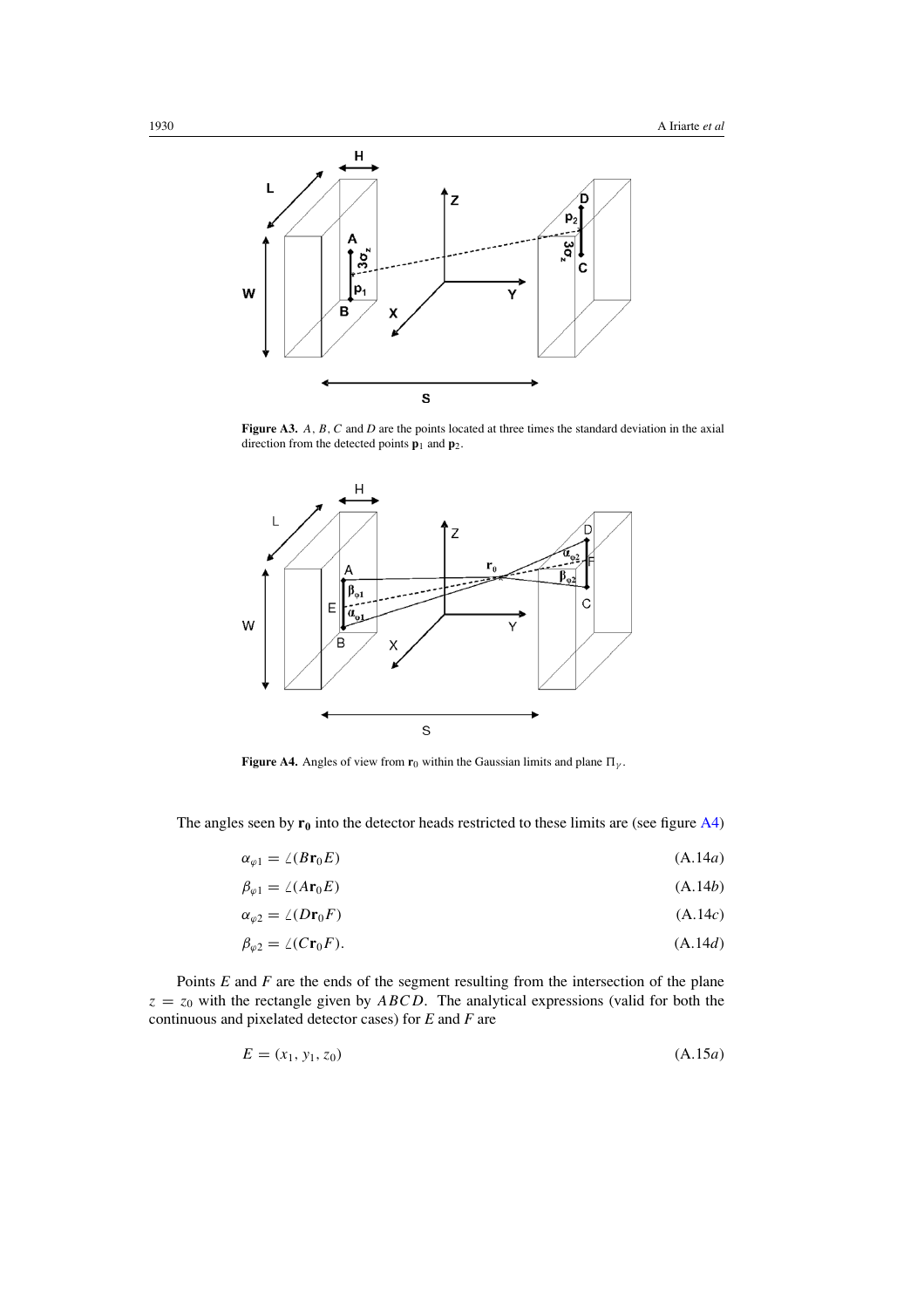

**Figure A5.**  $A'$ ,  $B'$ ,  $C'$  and  $D'$  are the points located at three times the standard deviation in the tangential direction from the detected points  $\mathbf{p}_1$  and  $\mathbf{p}_2$ .

$$
F = (x_2, y_2, z_0). \tag{A.15b}
$$

Finally, integration angles  $\alpha_{\varphi}$ ,  $\beta_{\varphi}$  in the axial direction will be given by

$$
\alpha_{\varphi} = \min(\alpha_{\varphi 1}, \alpha_{\varphi 2}) \tag{A.16a}
$$

$$
\beta_{\varphi} = \min(\beta_{\varphi 1}, \beta_{\varphi 2}). \tag{A.16b}
$$

Similar reasoning follows for the computation of the limits regarding the tangential uncertainty. Therefore, for the continuous detector case, the limits imposed by three times the standard deviation are given by points  $A'$ ,  $B'$ ,  $C'$ ,  $D'$  (see figure A5):

$$
A' = \left(\max\left(x_1 - 3\sigma_x(l=0), -\frac{L}{2}\right), y_1, z_1\right)
$$
\n(A.17*a*)

$$
B' = \left(\min\left(x_1 + 3\sigma_x(l=0), \frac{L}{2}\right), y_1, z_1\right) \tag{A.17b}
$$

$$
C' = \left(\min\left(x_2 + 3\sigma_x(l=0), \frac{L}{2}\right), y_2, z_2\right) \tag{A.17c}
$$

$$
D' = \left( \max \left( x_2 - 3\sigma_x (l = 0), -\frac{L}{2} \right), y_2, z_2 \right). \tag{A.17d}
$$

The angles of view from  $r_0$  into detector heads within these limits, for both pixelated and continuous detectors are (see figure [A6\)](#page-24-0)

$$
\alpha_{\gamma 1} = \angle E' \mathbf{r}_0 B' \tag{A.18a}
$$

$$
\beta \gamma_1 = \angle A' \mathbf{r}_0 E' \tag{A.18b}
$$

$$
\alpha_{\gamma 2} = \angle D' \mathbf{r}_0 F' \tag{A.18c}
$$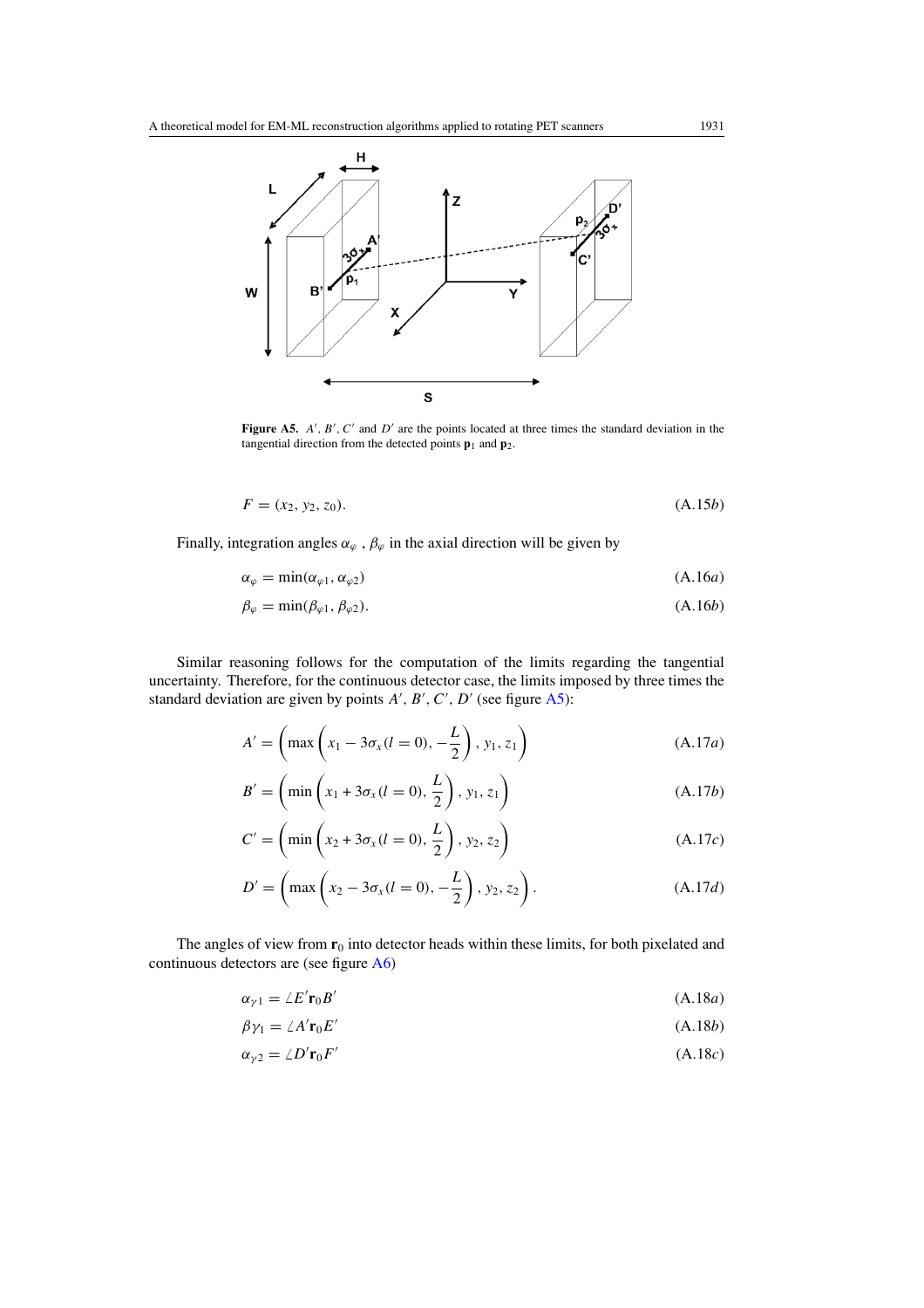<span id="page-24-0"></span>

**Figure A6.** Angles of view from  $\mathbf{r}_0$  within the Gaussian limits in the plane  $\Pi_{\varphi}$ .

$$
\beta_{\gamma 2} = \angle C' \mathbf{r}_0 F',\tag{A.18d}
$$

where  $E'$  and  $F'$  are the ends of the intersection of the plane  $x = x_0$  with the rectangle given by  $A'B'C'D'$ :

$$
E' = (x_0, y_1, z_1) \tag{A.19a}
$$

$$
F' = (x_0, y_2, z_2). \tag{A.19b}
$$

Integration limits in the tangential direction are

$$
\alpha_{\gamma} = \min(\alpha_{\gamma 1}, \alpha_{\gamma 2})
$$
\n(A.20*a*)

$$
\beta_{\gamma} = \min(\beta_{\gamma 1}, \beta_{\gamma 2}). \tag{A.20b}
$$

# *A.6. Development of*  $p(\mathbf{r_0}, d_{\text{tube}})$  *and*  $p(\mathbf{r_0}, d_n)$

Substituting in [\(19\)](#page-11-0) the value of  $f(\mathbf{r}_0, d_{\text{LOR}})$  by the expression given by [\(18\)](#page-10-0), and then replacing the value of  $f(d_{\text{LOR}}|d'_{\text{LOR}})_{\text{DOI}}$  by the expression in [\(17\)](#page-10-0) and rearranging terms leads to

$$
p(\mathbf{r}_0, d_{\text{tube}}) = \int_{\alpha_{\gamma}(3\sigma_H, L)}^{\beta_{\gamma}(3\sigma_H, L)} \int_{\alpha_{\varphi}(3\sigma_H, W)}^{\beta_{\varphi}(3\sigma_H, W)} \left\{ \int_0^{L_1(\mathbf{r}_0, \varphi, \gamma)} [p_1(\mathbf{r}_0, \gamma, \varphi, l_1) f(l_1)] \, \mathrm{d}l_1 \right\}
$$

$$
\int_0^{L_2(\mathbf{r}_0, \varphi, \gamma)} [p_2(\mathbf{r}_0, \gamma, \varphi, l_2) f(l_2)] \, \mathrm{d}l_2 \right\} \frac{\cos \varphi}{2\pi} \, \mathrm{d}\varphi \, \mathrm{d}\gamma, \tag{A.21}
$$

where

$$
p_1(\mathbf{r}_0, \gamma, \varphi, l_1) = p(C_{1x} | x_1'(\mathbf{r}_0, \gamma, l_1)) p(C_{1z} | z_1'(\mathbf{r}_0, \varphi, l_1)
$$
(A.22)

$$
p_2(\mathbf{r}_0, \gamma, \varphi, l_2) = p(C_{2x} | x_2'(\mathbf{r}_0, \gamma, l_2)) p(C_{2z} | z_2'(\mathbf{r}_0, \varphi, l_2)
$$
(A.23)

and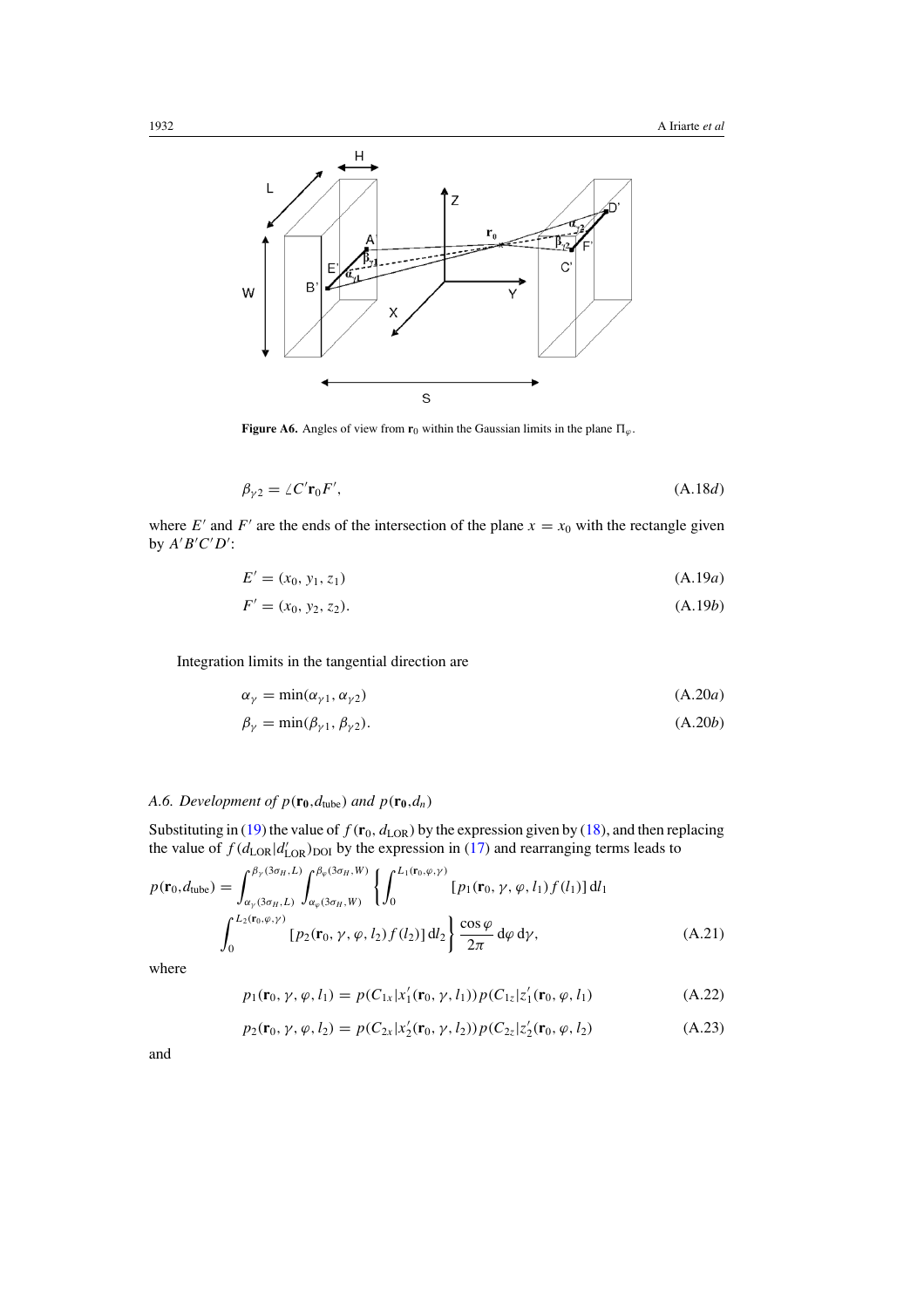$$
p(C_{1x}|x'_1(\mathbf{r}_0,\gamma,l_1)) = \frac{1}{\sqrt{2\pi}\sigma(l)} \int_{C_{1x}} e^{-\frac{1}{2\sigma(l)^2}(x'_1(\mathbf{r}_0,\gamma,l_1)-x_1)^2} dx_1 \tag{A.24a}
$$

$$
p(C_{1z}|z'_1(\mathbf{r}_0,\varphi,l_1)) = \frac{1}{\sqrt{2\pi}\sigma(l)} \int_{C_{1z}} e^{-\frac{1}{2\sigma(l)^2}(z'_1(\mathbf{r}_0,\varphi,l_1)-z_1)^2} dz_1 \tag{A.24b}
$$

$$
p(C_{2x}|x_2'(\mathbf{r}_0,\gamma,l_2)) = \frac{1}{\sqrt{2\pi}\sigma(l)} \int_{C_{2x}} e^{-\frac{1}{2\sigma(l)^2}(x_2'(\mathbf{r}_0,\gamma,l_2)-x_2)^2} dx_2 \tag{A.24c}
$$

$$
p(C_{2z}|z'_2(\mathbf{r}_0,\varphi,l_2)) = \frac{1}{\sqrt{2\pi}\sigma(l)} \int_{C_{2z}} e^{-\frac{1}{2\sigma(l)^2}(z'_2(\mathbf{r}_0,\varphi,l_2)-z_2)^2} dz_2.
$$
 (A.24*d*)

The integrals in (A.24) can be analytically solved. Replacing in each of these four expressions  $\frac{1}{\sqrt{2}\sigma(l)}(x_i - x'_i(\mathbf{r}_0, \gamma, l))i = 1, 2$  and  $\frac{1}{\sqrt{2}\sigma(l)}(z_i - z'_i(\mathbf{r}_0, \varphi, l))i = 1, 2$  by *u* we obtain the following:

$$
p(C_{1x}, x_1'(\mathbf{r}_0, \gamma, l_1)) = \frac{1}{\sqrt{\pi}} \int_{C_{1xu}} e^{-u^2} du
$$
 (A.25*a*)

$$
p(C_{1z}, z'_1(\mathbf{r}_0, \varphi, l_1)) = \frac{1}{\sqrt{\pi}} \int_{C_{1zu}} e^{-u^2} du
$$
 (A.25*b*)

$$
p(C_{2x}, x_2'(\mathbf{r}_0, \gamma, l_2)) = \frac{1}{\sqrt{\pi}} \int_{C_{2xu}} e^{-u^2} du
$$
 (A.25*c*)

$$
p(C_{2z}, z_2'(\mathbf{r}_0, \varphi, l_2)) = \frac{1}{\sqrt{\pi}} \int_{C_{2zu}} e^{-u^2} du,
$$
 (A.25*d*)

and the integration limits become

$$
C_{1x} = \left[\frac{1}{\sqrt{2}\sigma(l)}(C_{1xl} - x_1'), \frac{1}{\sqrt{2}\sigma(l)}(C_{1xh} - x_1')\right]
$$
(A.26*a*)

$$
C_{1z} = \left[\frac{1}{\sqrt{2}\sigma(l)}(C_{1z}l - z_1'), \frac{1}{\sqrt{2}\sigma(l)}(C_{1zh}) - z_1'\right]
$$
(A.26*b*)

$$
C_{2x} = \left[\frac{1}{\sqrt{2}\sigma(l)}(C_{2xl} - x_2'), \frac{1}{\sqrt{2}\sigma(l)}(C_{2zh} - x_2')\right]
$$
(A.26c)

$$
C_{2z} = \left[\frac{1}{\sqrt{2}\sigma(l)}(C_{2z1} - z'_2), \frac{1}{\sqrt{2}\sigma(l)}(C_{2zh} - z'_2)\right].
$$
 (A.26*d*)

The integrals in (A.26) can be analytically expressed as a function of the erf function erf(z) =  $\frac{1}{\sqrt{\pi}} \int_0^z e^{-t^2} dt$ :

$$
p(C_{1x}, x_1'(\mathbf{r}_0, \gamma, l_1)) = \text{erf}\left(\frac{1}{\sqrt{2}\sigma(l)}(C_{1xl} - x_1')\right) - \text{erf}\left(\frac{1}{\sqrt{2}\sigma(l)}(C_{1xh} - x_1')\right) \tag{A.27a}
$$

$$
p(C_{1z}, z'_1(\mathbf{r}_0, \varphi, l_1)) = \text{erf}\left(\frac{1}{\sqrt{2}\sigma(l)}(C_{1zl} - z'_1)\right) - \text{erf}\left(\frac{1}{\sqrt{2}\sigma(l)}(C_{1zh} - z'_1)\right) \tag{A.27b}
$$

$$
p(C_{2x}, x_2'(\mathbf{r}_0, \gamma, l_2)) = \text{erf}\left(\frac{1}{\sqrt{2}\sigma(l)}(C_{2xl} - x_2')\right) - \text{erf}\left(\frac{1}{\sqrt{2}\sigma(l)}(C_{2xh} - x_2')\right) \tag{A.27c}
$$

$$
p(C_{2z}, z'_2(\mathbf{r}_0, \varphi, l_2)) = \text{erf}\left(\frac{1}{\sqrt{2}\sigma(l)}(C_{2zl} - z'_2)\right) - \text{erf}\left(\frac{1}{\sqrt{2}\sigma(l)}(C_{2zh} - z'_2)\right). \tag{A.27d}
$$